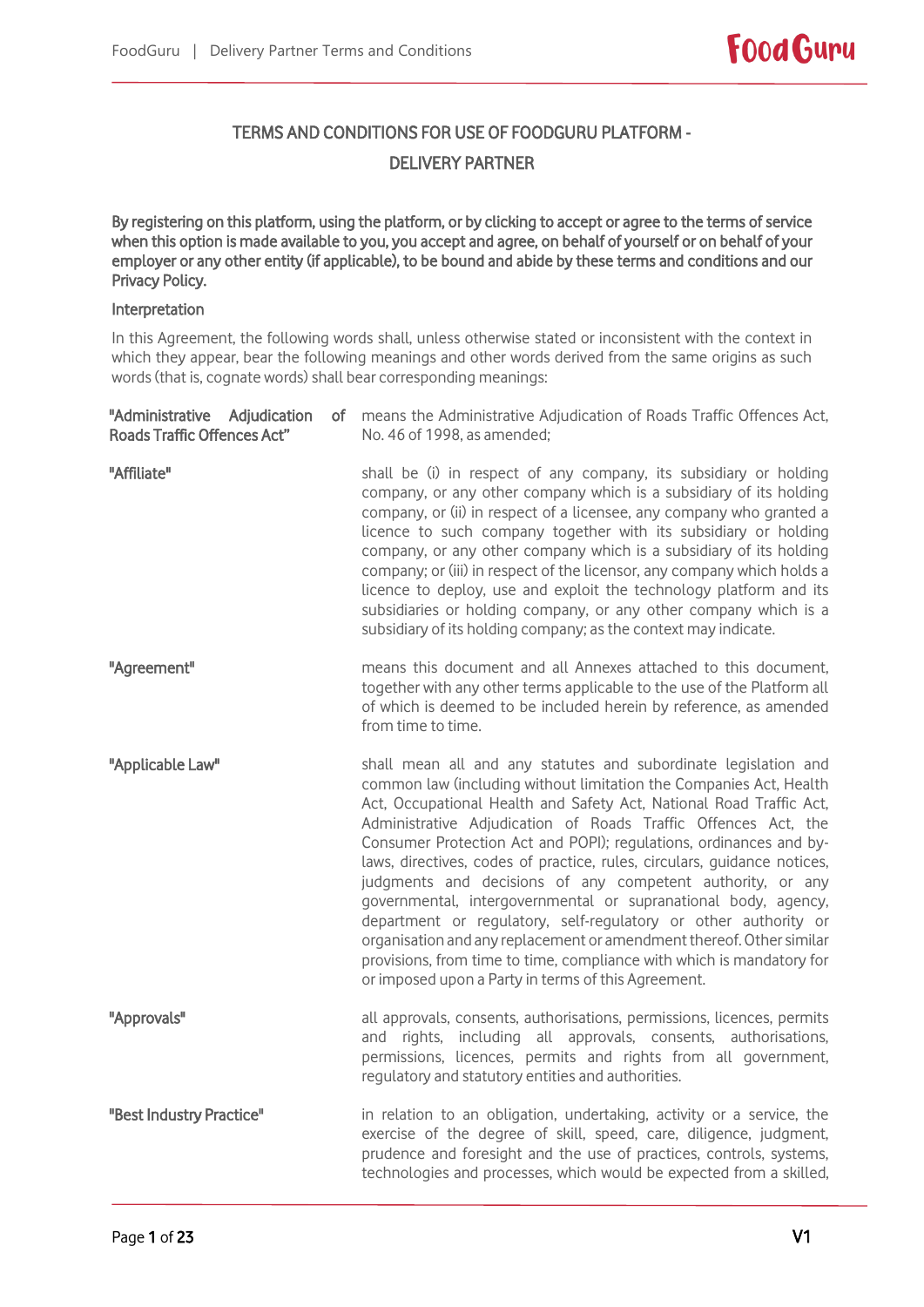|                            | experienced and market leading service provider performing the same<br>or similar obligation, undertaking, activity or service and utilising and<br>applying skilled resources with the requisite level of expertise and<br>complying with all Applicable Laws.                                                                                                                                                                                                                                                                                                                                                                                                                                                                                                                                                                                                                                                                                                                                                                                                                                         |
|----------------------------|---------------------------------------------------------------------------------------------------------------------------------------------------------------------------------------------------------------------------------------------------------------------------------------------------------------------------------------------------------------------------------------------------------------------------------------------------------------------------------------------------------------------------------------------------------------------------------------------------------------------------------------------------------------------------------------------------------------------------------------------------------------------------------------------------------------------------------------------------------------------------------------------------------------------------------------------------------------------------------------------------------------------------------------------------------------------------------------------------------|
| "Brand Matter"             | means an event that, in FoodGuru's reasonable judgement, causes it or<br>its Affiliates to have concern for the reputation of its brand, including,<br>but not limited to, matters related to the alleged violation of any<br>Applicable Laws, or any matter that may affect the integrity of the<br>Platform.                                                                                                                                                                                                                                                                                                                                                                                                                                                                                                                                                                                                                                                                                                                                                                                          |
| "Business Day"             | any day other than a Saturday, Sunday or gazetted national public<br>holiday in South Africa;                                                                                                                                                                                                                                                                                                                                                                                                                                                                                                                                                                                                                                                                                                                                                                                                                                                                                                                                                                                                           |
| "Companies Act"            | the Companies Act, No. 71 of 2008, as amended.                                                                                                                                                                                                                                                                                                                                                                                                                                                                                                                                                                                                                                                                                                                                                                                                                                                                                                                                                                                                                                                          |
| "Confidential Information" | means any confidential, proprietary or other non-public information<br>disclosed by or on behalf of one party (the "Discloser") to the other (the<br>"Recipient"), whether disclosed verbally, in writing, or by inspection of<br>tangible objects, and includes, without limitation, transactional,<br>operational, performance and other data or information (including,<br>FoodGuru Data, Consumer's information, package information, and the<br>transaction volume, marketing and business plans, business, financial,<br>technical, operational) and/or that is related to the sale and/or delivery<br>of Meals to Consumers through the FoodGuru Platform and the terms<br>and conditions of this Agreement. Confidential Information will not<br>include information that: (i) was previously known to the Recipient<br>without an obligation of confidentiality; (ii) was acquired by the<br>Recipient without any obligation of confidentiality from a third party<br>with the right to make such disclosure; or (iii) is or becomes publicly<br>available through no fault of the Recipient. |
| "Consumer Protection Act"  | the Consumer Protection Act, No. 68 of 2008, as amended.                                                                                                                                                                                                                                                                                                                                                                                                                                                                                                                                                                                                                                                                                                                                                                                                                                                                                                                                                                                                                                                |
| "Consumer"                 | means a customer of the Merchant.                                                                                                                                                                                                                                                                                                                                                                                                                                                                                                                                                                                                                                                                                                                                                                                                                                                                                                                                                                                                                                                                       |
| "Criteria"                 | means each of (i) the participation criteria which the Delivery Partner<br>must meet as a pre-qualifier to offering their Service on the Platform; as<br>well as (ii) the criteria which the Service must meet; or the combination<br>thereof as the context may indicate.                                                                                                                                                                                                                                                                                                                                                                                                                                                                                                                                                                                                                                                                                                                                                                                                                              |
| "Customer Dispute"         | means any dispute, action, claim, controversy or cause of action among<br>the parties arising out of or in connection with the services rendered by<br>one party to the other, which services are facilitated via the Platform.                                                                                                                                                                                                                                                                                                                                                                                                                                                                                                                                                                                                                                                                                                                                                                                                                                                                         |
| "Customer Feedback"        | means information provided by a Customer via the FoodGuru Platform,<br>including rating of the service and comments or feedback related to the<br>Consumer's experience with Delivery.                                                                                                                                                                                                                                                                                                                                                                                                                                                                                                                                                                                                                                                                                                                                                                                                                                                                                                                  |
| "Customer"                 | means the participants on the FoodGuru Platform being the Consumer,<br>Merchant and the Delivery Partner.                                                                                                                                                                                                                                                                                                                                                                                                                                                                                                                                                                                                                                                                                                                                                                                                                                                                                                                                                                                               |
| "Delivery Charge"          | means a delivery charge collected by FoodGuru on behalf of Delivery<br>Partner from Merchants for Services rendered. The Delivery Charge is                                                                                                                                                                                                                                                                                                                                                                                                                                                                                                                                                                                                                                                                                                                                                                                                                                                                                                                                                             |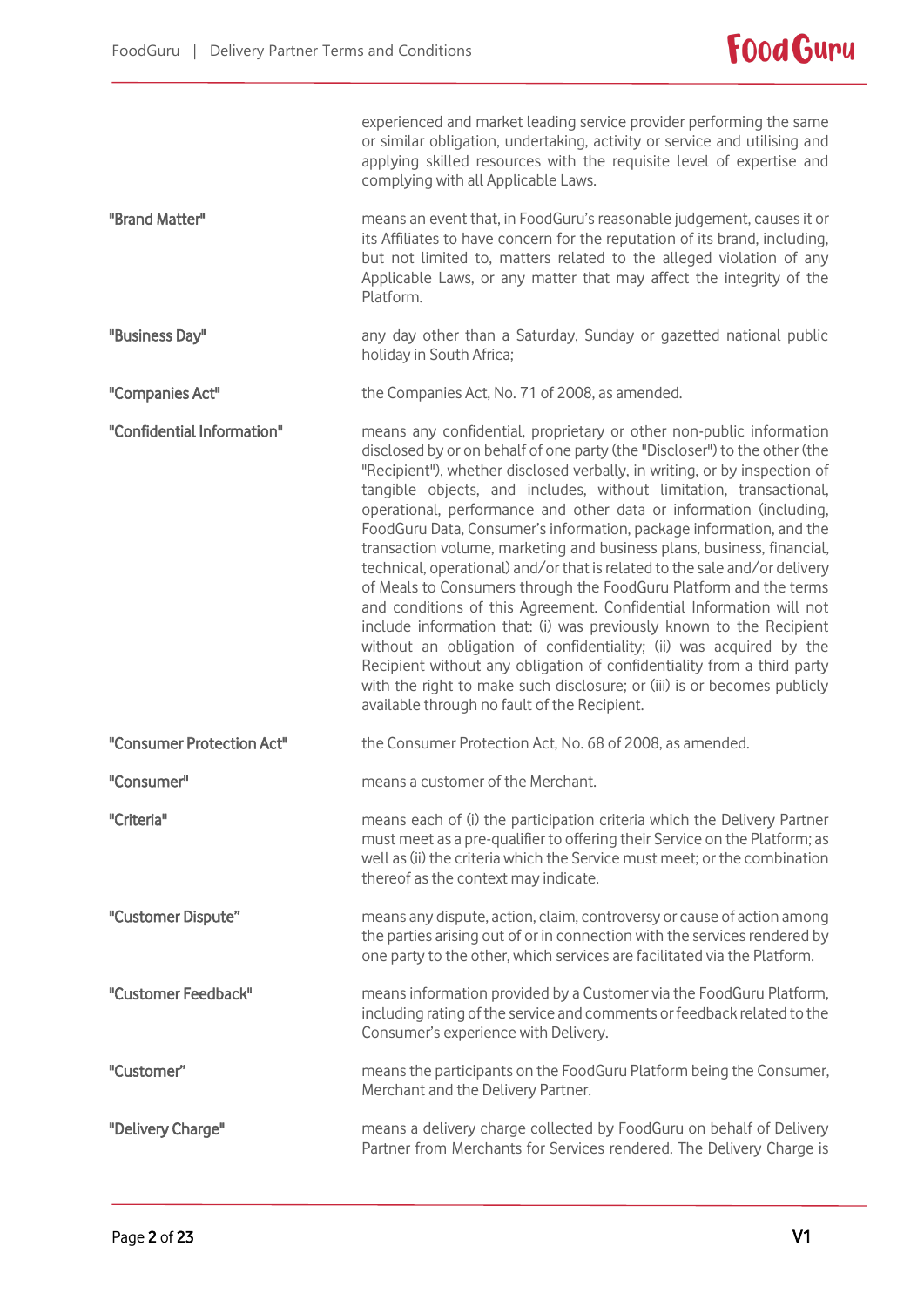

|                     | set by FoodGuru and specified on the Pricing Page, as amended from<br>time to time.                                                                                                                                                                                                                                                                                                                                                                                                                                                                                                                                                                                                                                                                                                                                                                                                                                                                       |
|---------------------|-----------------------------------------------------------------------------------------------------------------------------------------------------------------------------------------------------------------------------------------------------------------------------------------------------------------------------------------------------------------------------------------------------------------------------------------------------------------------------------------------------------------------------------------------------------------------------------------------------------------------------------------------------------------------------------------------------------------------------------------------------------------------------------------------------------------------------------------------------------------------------------------------------------------------------------------------------------|
| "Delivery Partner"  | means the party who enters into this Agreement with FoodGuru.                                                                                                                                                                                                                                                                                                                                                                                                                                                                                                                                                                                                                                                                                                                                                                                                                                                                                             |
| "Dispute"           | means any dispute, action, claim, controversy or cause of action among<br>the parties arising out of or in connection with the Agreement or any<br>term condition or provision hereof, including without limitation any of<br>the same relating to the existence, validity, interpretation, construction,<br>performance, enforcement and termination of the Agreement.                                                                                                                                                                                                                                                                                                                                                                                                                                                                                                                                                                                   |
| "Effective Date"    | means the date of acceptance of this Agreement.                                                                                                                                                                                                                                                                                                                                                                                                                                                                                                                                                                                                                                                                                                                                                                                                                                                                                                           |
| "Feedback"          | means information provided by Delivery Partner to FoodGuru including<br>feedback, suggestions, comments, ideas, or other concepts relating to<br>FoodGuru.                                                                                                                                                                                                                                                                                                                                                                                                                                                                                                                                                                                                                                                                                                                                                                                                |
| "Fees"              | means any applicable fees charged by FoodGuru to the Delivery Partner<br>to access and use the Platform, or pertaining to the payment processing<br>activities described under clause 3, which may include a subscription<br>fee, access fee, usage fee, activation fee or handling fee (as may be<br>relevant) specified in the Pricing Page, as amended from time to time.                                                                                                                                                                                                                                                                                                                                                                                                                                                                                                                                                                              |
| "FoodGuru Data"     | means all data related to the access and use of the FoodGuru Platform,<br>including but not limited to all Personal Data related to Merchant,<br>Delivery Partner, Personnel and Consumers.                                                                                                                                                                                                                                                                                                                                                                                                                                                                                                                                                                                                                                                                                                                                                               |
| "FoodGuru Platform" | means the current or future versions of the integrated technology<br>incorporating the websites<br>www.foodguru.ai<br>platform<br>and<br>www.foodguru.menu, and any mobile application or other technology<br>interface (including without limitation any mobile website, mobile<br>application, affiliate website or related website for accessing and using<br>the FoodGuru Website that may be developed from time to time) made<br>available by FoodGuru to Customers on its standard terms and<br>conditions, to facilitate the ordering, collection or delivery of Meals<br>between Merchants, Customer and Delivery Partners, and consists,<br>amongst others, of a Consumer App, a Merchant App and a Driver App<br>or such other App's as may be available now or in the future. The term<br>"Platform" or "App" is used to refer to the integrated technology<br>platform or to any specific component therein, as the context may<br>indicate. |
| "FoodGuru Policies" | means the policies, guidelines, procedures and practices of FoodGuru<br>and its Affiliates, including the health and safety and technology or any<br>other than may apply to the use of the Platform and/or the delivery of<br>the Services, as amended from time to time.                                                                                                                                                                                                                                                                                                                                                                                                                                                                                                                                                                                                                                                                                |
| "FoodGuru"          | means XLink Communications (Pty) Ltd, a company registered in South<br>Africa with reg no 2004/000478/07, which is licenced to deploy, use<br>and exploit the FoodGuru Platform under licence from HelloThing (Pty)<br>Ltd, a company registered in South Africa with reg no<br>1999/019582/07, the duly authorised representative in South Africa of<br>FoodGuru.ai, a company registered in England and Wales with<br>registered company number 12541611. The term "FoodGuru", "we", or                                                                                                                                                                                                                                                                                                                                                                                                                                                                 |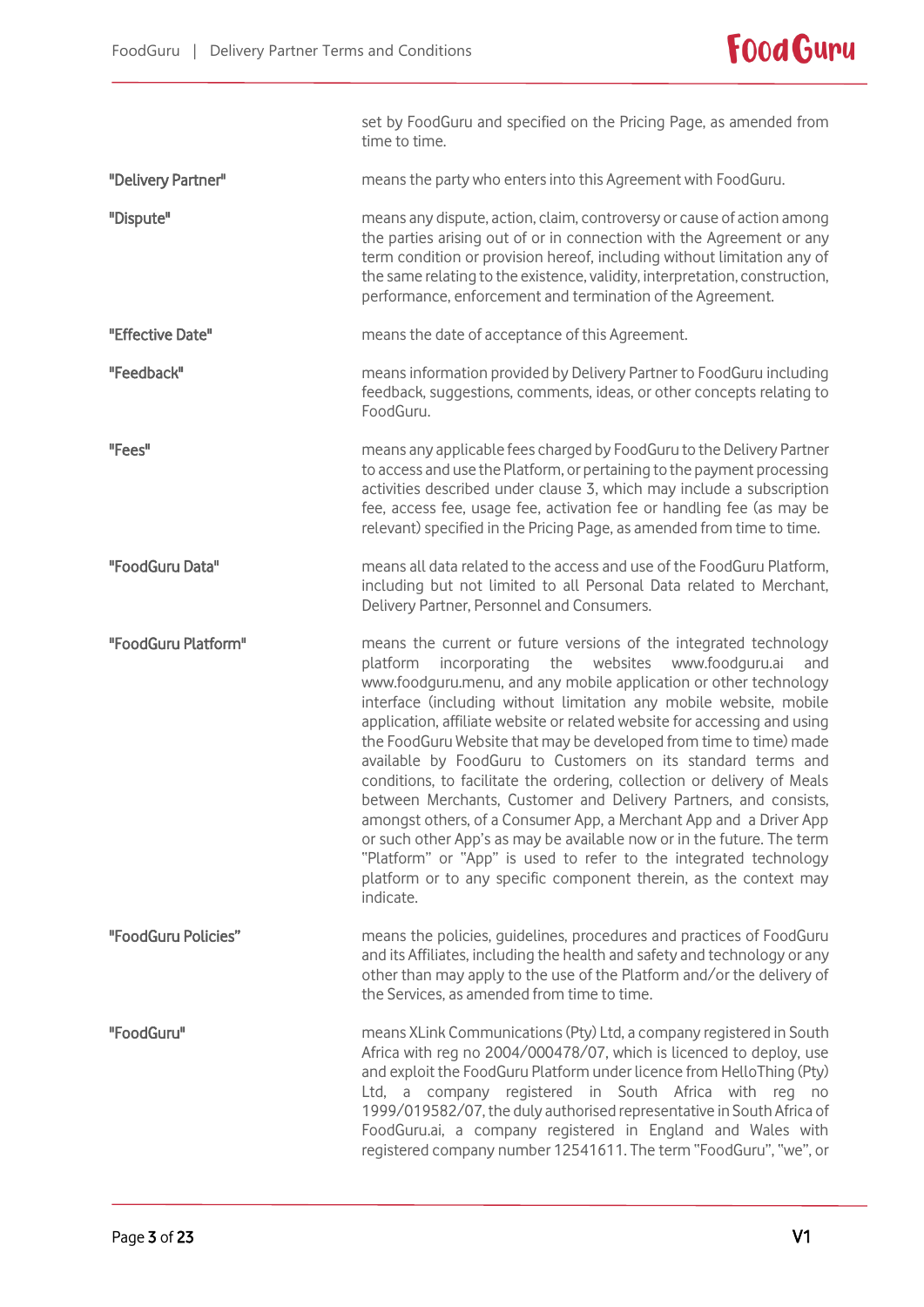"our" refers to any or all of these entities and/or its Affiliates as the context may indicate.

- "Force Majeure Event" means an event of fire, lightning, explosion, flood, hurricane, act of God, war, terrorism, civil disorder, epidemics, plagues, strikes; boycotts, and lock-outs of all kinds and go-slows, or any other event beyond the control of the Party affected by the event, provided in all cases that the affected Party has taken all steps and precautions which could reasonably be expected for it to have taken in order to prevent such act or event occurring and in order to mitigate and minimise the effects of the event and furthermore that the affected Party is not at fault;
- "Health Act" means the Health Act, No. 63 of 1977, as amended.
- "Indemnified Party" means the party receiving indemnification from the Indemnifying Party.
- "Indemnifying Party" means the party providing indemnification to the Indemnified Party.
- "Initial Term" means a period which will commence on the Effective Date and, unless earlier terminated as provided below, will continue for a period of one (1) year from the Effective Date.
- "Losses" means any and all claims, damages, liabilities, causes of action, and losses (including reasonable attorney's fees).
- "Meal" means any combination of food and/or beverage and/or other goods transferred on behalf of Merchant by the Delivery Partner Personnel to Consumer as facilitated via the FoodGuru Platform.
- "Merchant" means any retailer who subscribes to the Platform in order to offer an online ordering, payment and delivery or collection services to its Consumers, and who elects to use the Service of the Delivery Partner.
- "National Road Traffic Act" means National Road Traffic Act, No. 93 of 1996, as amended;
- "Notice Period" means a period of seven (7) days' notice unless otherwise stipulated in Applicable Law, after which amended terms will take effect.
- "Occupational Health and Safety Act" means Occupational Health and Safety Act No. 85 of 1993, As amended;
- "Payment Service Provider Terms" means the payment processing terms located at https://www.payfast.co.za/end-user-agreement, as amended or otherwise notified from time to time.
- "Personal Data" information relating to any person any other information which may be treated or defined as "personal information" in terms of Applicable Law (including POPI).
- "Personnel" means any natural person who perform the Services in whatever capacity (whether they do so as employees, agents, sub-contractors, employees or agents of sub-contractors of the Delivery Partner).
- "POPI" the Protection of Personal Information Act, No. 4 of 2013, as amended.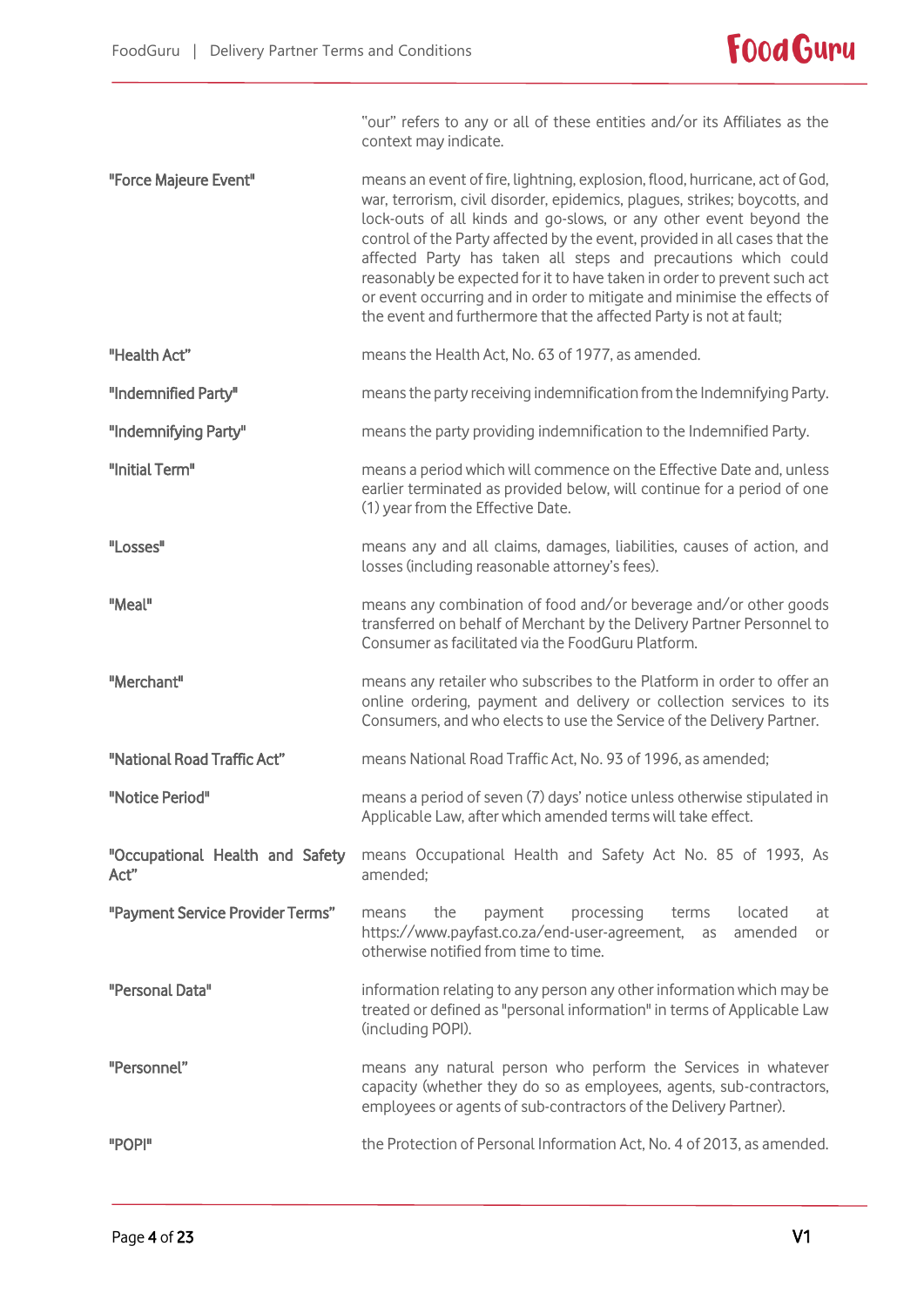

| "Pricing Page"          |                                                                                                                                                                                                                    | means the document attached as Annexure A hereto, or the linked page<br>labelled "Pricing" accessible on the Driver portal on the Platform, as<br>amended from time to time.                                                                                         |
|-------------------------|--------------------------------------------------------------------------------------------------------------------------------------------------------------------------------------------------------------------|----------------------------------------------------------------------------------------------------------------------------------------------------------------------------------------------------------------------------------------------------------------------|
| "Renewal Term"          |                                                                                                                                                                                                                    | means a one (1) year period where the Agreement automatically<br>renews.                                                                                                                                                                                             |
| "Representatives"       |                                                                                                                                                                                                                    | means with respect to a party, its or its Affiliates' respective officers,<br>directors, employees or agents.                                                                                                                                                        |
|                         | "Required Documentation"                                                                                                                                                                                           | means all documentation required by FoodGuru from Delivery Partner,<br>including but not limited to business license, identification, tax<br>identification, information regarding VAT status, alcohol/liquor license<br>(if applicable), and banking documentation. |
| "Service Beneficiaries" |                                                                                                                                                                                                                    | means the Merchants within the geographical areas in which the<br>Delivery Partner operates as reflected in the Driver portal on the<br>Platform, as amended from time to time.                                                                                      |
| "Service"               |                                                                                                                                                                                                                    | means the service rendered by the Delivery Partner to the Merchant<br>consisting of the collection of the Meal from the Merchant and delivery<br>to the Consumer on behalf of the Merchant, in accordance with the<br>terms set out in this Agreement.               |
| "South Africa"          |                                                                                                                                                                                                                    | means the Republic of South Africa.                                                                                                                                                                                                                                  |
| "Specifications"        |                                                                                                                                                                                                                    | means the requirements, criteria and specifications which the Services<br>are required to meet as set out in Applicable Law, Best Industry Practice,<br>or any FoodGuru Policy.                                                                                      |
| "Term"                  |                                                                                                                                                                                                                    | means the Initial Term together with all Renewal Terms.                                                                                                                                                                                                              |
| "Territory"             |                                                                                                                                                                                                                    | means South Africa.                                                                                                                                                                                                                                                  |
| "Trademarks"            |                                                                                                                                                                                                                    | means the trademarks, service marks, trade names, copyrights, logos,<br>slogans and other identifying symbols and indicia of the applicable<br>party or its Affiliates.                                                                                              |
| "VAT Act"               |                                                                                                                                                                                                                    | the Value-added Tax Act, No. 89 of 1991, as amended.                                                                                                                                                                                                                 |
| "VAT"                   |                                                                                                                                                                                                                    | means value-added tax levied in terms of the VAT Act.                                                                                                                                                                                                                |
| 1.1                     | In this Agreement:                                                                                                                                                                                                 |                                                                                                                                                                                                                                                                      |
| 1.1.1                   | references to a statutory provision include any subordinate legislation made from time to<br>time under that provision and include that provision as modified or re-enacted from time to<br>time;                  |                                                                                                                                                                                                                                                                      |
| 1.1.2                   | words importing the masculine gender include the feminine and neuter genders and vice<br>versa; the singular includes the plural and vice versa; and natural persons include artificial<br>persons and vice versa; |                                                                                                                                                                                                                                                                      |

1.1.3 references to a "person" include a natural person, company, close corporation or any other juristic person or other incorporated or unincorporated entity, a charity, trust, partnership, joint venture, syndicate, or any other association of persons;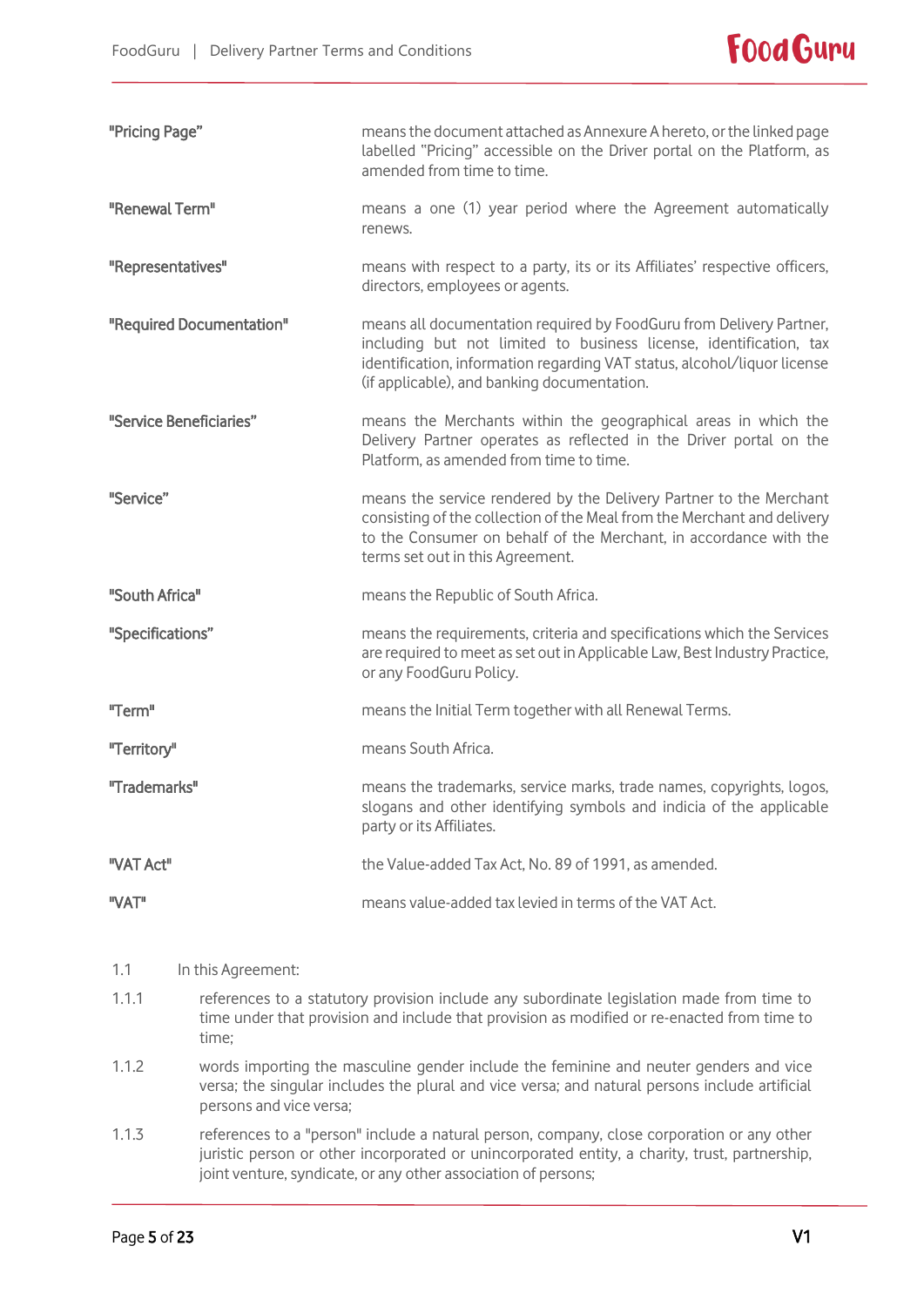- 1.1.4 references to a "subsidiary" or a "holding company" shall be references to a subsidiary or holding company as defined in the Companies Act, save that the interpretation and application of these definitions in the Companies Act shall include any juristic person or undertaking that would have been a subsidiary as defined in section 1 of the Companies Act but for the fact that it is incorporated outside of South Africa;
- 1.1.5 if a definition imposes substantive rights and obligations on a Party, such rights and obligations shall be given effect to and shall be enforceable, notwithstanding that they are contained in a definition;
- 1.1.6 any definition, wherever it appears in this Agreement, shall bear the same meaning and apply throughout this Agreement unless otherwise stated or inconsistent with the context in which it appears;
- 1.1.7 if there is any conflict between any definitions in this Agreement then, for purposes of interpreting any clause of this Agreement or paragraph of any Annexe, the definition appearing in that clause or paragraph shall prevail over any other conflicting definition appearing elsewhere in this Agreement;
- 1.1.8 where any number of days is prescribed, those days shall be reckoned exclusively of the first and inclusively of the last day unless the fast day falls on a day which is not a Business Day, in which event the last day shall be the next succeeding Business Day;
- 1.1.9 where the day upon or by which any act is required to be performed is not a Business Day, the Parties shall be deemed to have intended such act to be performed upon or by the next succeeding Business Day;
- 1.1.10 any provision in this Agreement which is or may become illegal, invalid or unenforceable in any jurisdiction affected by this Agreement shall, as to such jurisdiction, be ineffective to the extent of such prohibition or unenforceability and shall be treated as having not been written (i.e. pro non scripto) and severed from the balance of this Agreement, without invalidating the remaining provisions of this Agreement or affecting the validity or enforceability of such provision in any other jurisdiction;
- 1.1.11 references to any amount shall mean that amount exclusive of VAT, unless the amount expressly includes VAT;
- 1.1.12 the rule of construction that if general words or terms are used in association with specific words or terms which are a species of a particular genus or class, the meaning of the general words or terms shall be restricted to that same class (le the eiusdem generis rule) shall not apply, and whenever the words "include", "includes" or "including" are used, these shall mean "include without limitation", "includes without limitation" and "including without limitation" respectively.
- 1.2 The expiration or termination of this Agreement shall not affect the Surviving Provisions or such provisions of this Agreement which implicitly must continue to have effect after such expiration or termination, notwithstanding that the relevant provisions themselves do not provide for this. The Surviving Provisions shall continue in full force and effect after expiration or termination of this Agreement.
- 1.3 Wherever provision is made for the giving or issuing of any notice, consent, permission, approval, certificate or determination by any person, then, unless otherwise specified, such notice, consent, permission approval, certificate or determination shall be in writing and the words "notify", "certify", "consent", "permit", "approve", "certify" or "determine" shall be construed accordingly.
- 1.4 Each of the provisions of this Agreement has been negotiated by the Parties and drafted for the benefit of the Parties, and accordingly the rule of construction that the Agreement shall be interpreted against or to the disadvantage of the Party responsible for the drafting or preparation of the Agreement (the *contra proferentem* rule), shall not apply.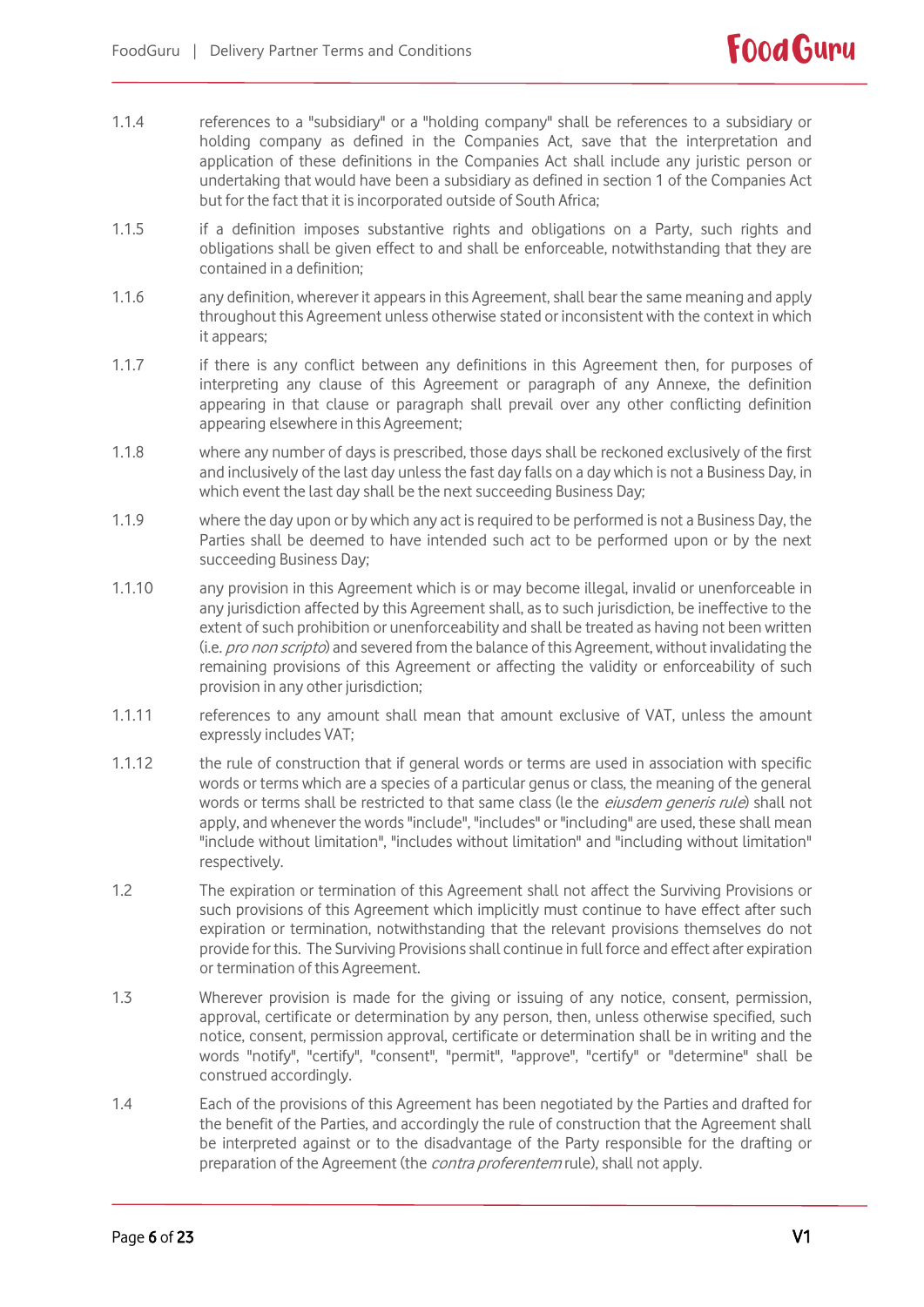# 2. General Terms

- 2.1 FoodGuru may issue supplemental terms that may apply to any component, component thereof or event such as a promotion ("Supplemental Terms"). Any such Supplemental Terms shall be deemed to be an Annexe to this Agreement for the purposes of the applicable component and/or event.
- 2.2 FoodGuru may amend this Agreement from time to time upon giving a reasonable Notice Period and by FoodGuru posting such amended Agreement on the Platform or otherwise making such amended Agreement available to Delivery Partner. However, the Notice Period will not apply where an amendment is required by law or relates to the expansion or introduction of new services or functionalities to the existing Platform or any other change which is effectively favourable to Delivery Partner and does not reduce the scope of its rights or increase its responsibilities. Delivery Partner's continued access to or use of the Platform after such amended Agreement become effective constitutes Delivery Partner's consent to be bound by the amended Agreement. If Delivery Partner objects to any amended Agreement, Delivery Partner may terminate this Agreement.

# 3. FoodGuru Platform

- 3.1 FoodGuru may make the FoodGuru Platform available to Delivery Partner, and Delivery Partner and its Personnel may access and use the FoodGuru Platform solely in connection with the Delivery Partner making its Service available to Merchants and/or to utilise the value-added functionality offered via the Platform. Neither FoodGuru nor its Affiliates provide Merchant or its Consumers with delivery services. The Driver App is solely for use by Delivery Partner and/or their Personnel, subject to the terms of this Agreement.
- 3.2 The FoodGuru Platform, including all intellectual property rights therein, are and shall remain the property of FoodGuru, its Affiliates or their respective licensors. Neither this Agreement nor Delivery Partner's use of the FoodGuru Platform or FoodGuru Data conveys or grants to Delivery Partner any rights in or related to the FoodGuru Platform or FoodGuru Data, except for the limited licence granted above.
- 3.3 The Delivery Partner and its Personnel acknowledges and agrees that once it has accepted a request for the Service, the FoodGuru Platform may provide certain information about the Delivery Partner to the Consumer and the Merchant, including Delivery Partner and its Personnel's name, contact number and physical address.

# 4. Payment Processing and Disbursement

- 4.1 The Delivery Partner hereby appoints FoodGuru as Delivery Partner's agent solely for the purpose of: (A) processing payment of the Delivery Charge (plus any applicable VAT and other fees collected on Delivery Partner's behalf) for Services rendered by Delivery Partner via the Platform , and (B) transferring to Delivery Partner the Delivery Charge less the retained Fees(if applicable), and any refunds given to the Merchants on behalf of Delivery Partner.
- 4.2 The Delivery Partner agrees that payment collected by FoodGuru on Delivery Partner's behalf will be considered the same as payment made directly to Delivery Partner; and any refunds processed by FoodGuru on Delivery Partner's behalf will be considered the same as a refund made directly by a Delivery Partner.
- 4.3 The Delivery Partner further authorizes FoodGuru to collect gratuities (if any) that are paid on the Platform voluntarily by Consumers to Delivery Partners acting on behalf of Merchants. It is the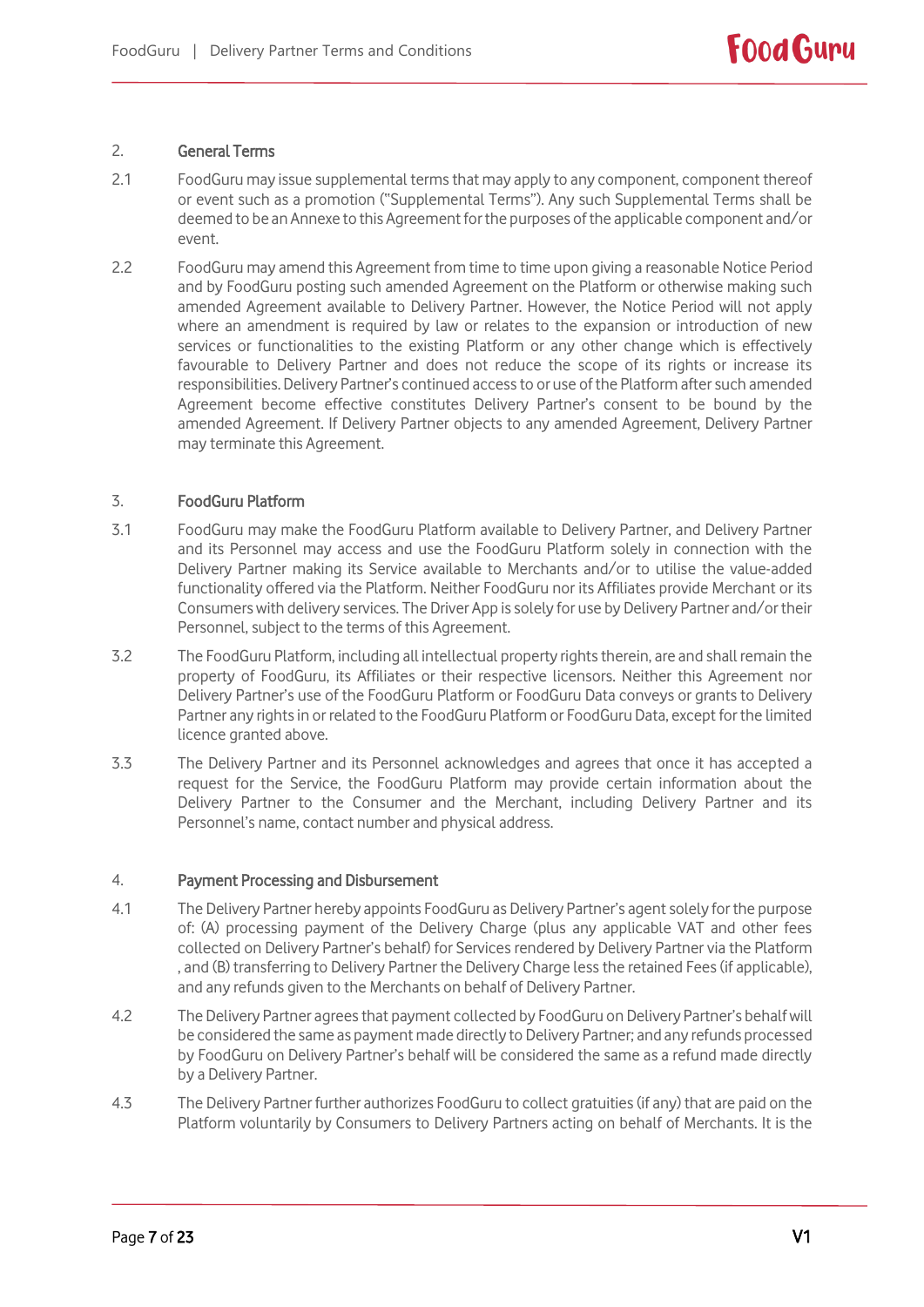sole responsibility of Delivery Partner to make sure that any applicable gratuities are properly transferred to relevant Personnel.

- 4.4 If reasonable, FoodGurumay adjust the transfer of Delivery Charge collected on Delivery Partner's behalf for reasons including, but not limited to, failure to fulfil the Service in accordance with the terms set out herein. Delivery Partner may dispute any such adjustments through the support contact centre within fourteen (14) calendar days of Delivery Partner being notified of such adjustment. FoodGuru reserves the right to, and Delivery Partner authorizes FoodGuru to, collect the amount of such adjustments via a deduction from the Delivery Charge collected on Delivery Partner's behalf, or by debiting Delivery Partner's payment method on record, or otherwise seeking reimbursement from Delivery Partner.
- 4.5 In exceptional circumstances only (as determined by FoodGuru in its sole discretion, acting reasonably), FoodGuru reserves the right to temporarily or permanently cancel or suspend a payment to Delivery Partner. The foregoing exceptional circumstances shall include, but not be limited to, any legal or regulatory risk or potential breach of Applicable Laws associated with the transfer of such payment to Delivery Partner and any failure by Delivery Partner to provide the Required Documentation in accordance with clause 10.10 of this agreement.
- 4.6 FoodGuru may, from time to time, request information from Delivery Partner to confirm Delivery Partner's identity as may be necessary under any applicable compliance obligations before transferring any payments to Delivery Partner and may refuse to process payments owed to Delivery Partner in accordance with this Agreement if there exists a legal or regulatory risk or potential breach of law or regulation associated with such transfer to Delivery Partner.
- 4.7 FoodGuru may engage any duly authorised third-party payment service provider to perform the payment processingand disbursement activities set out in this clause specifically, or the Agreement generally. The payment processing activities are subject to the Payment Service Provider Terms, which are incorporated herein by reference.

# 5. Cash

5.1 FoodGuru and/or its Affiliates do not allow for Customers to pay for a given Meal and delivery services provided by Delivery Partner in cash.

### 6. Service Guarantee

6.1 FoodGuru and its Affiliates do not guarantee the availability or uptime of the Platform, or any component thereof. Delivery Partner acknowledges and agrees that the Platform may be unavailable at any time and for any reason (e.g., due to scheduled maintenance or network failure). Further, the Platform may be subject to limitations, delays, and other problems inherent in the use of the internet and electronic communications, and FoodGuru and its Affiliates are not responsible for any delays, delivery failures, or other damages, liabilities or losses resulting from such problems.

# 7. Warranty

- 7.1 This clause 7.1 applies only to the maximum extent permitted by Applicable Law.
- 7.1.1 FoodGuru and its Affiliates provide, and Delivery Partner accepts, the Platformon an "as is" and "as available" basis. FoodGuru and its Affiliates do not represent, warrant or guarantee that its access to or use of the Platform: (i) will be uninterrupted or error free; or (ii) will result in any requests for Services.
- 7.1.2 FoodGuru and its Affiliates make no representations, warranties or guarantees as to the actions or inactions of Merchant and/or Consumers who may request or receive Services and FoodGuru and its Affiliates do not screen or otherwise evaluate Merchants and/or Consumers.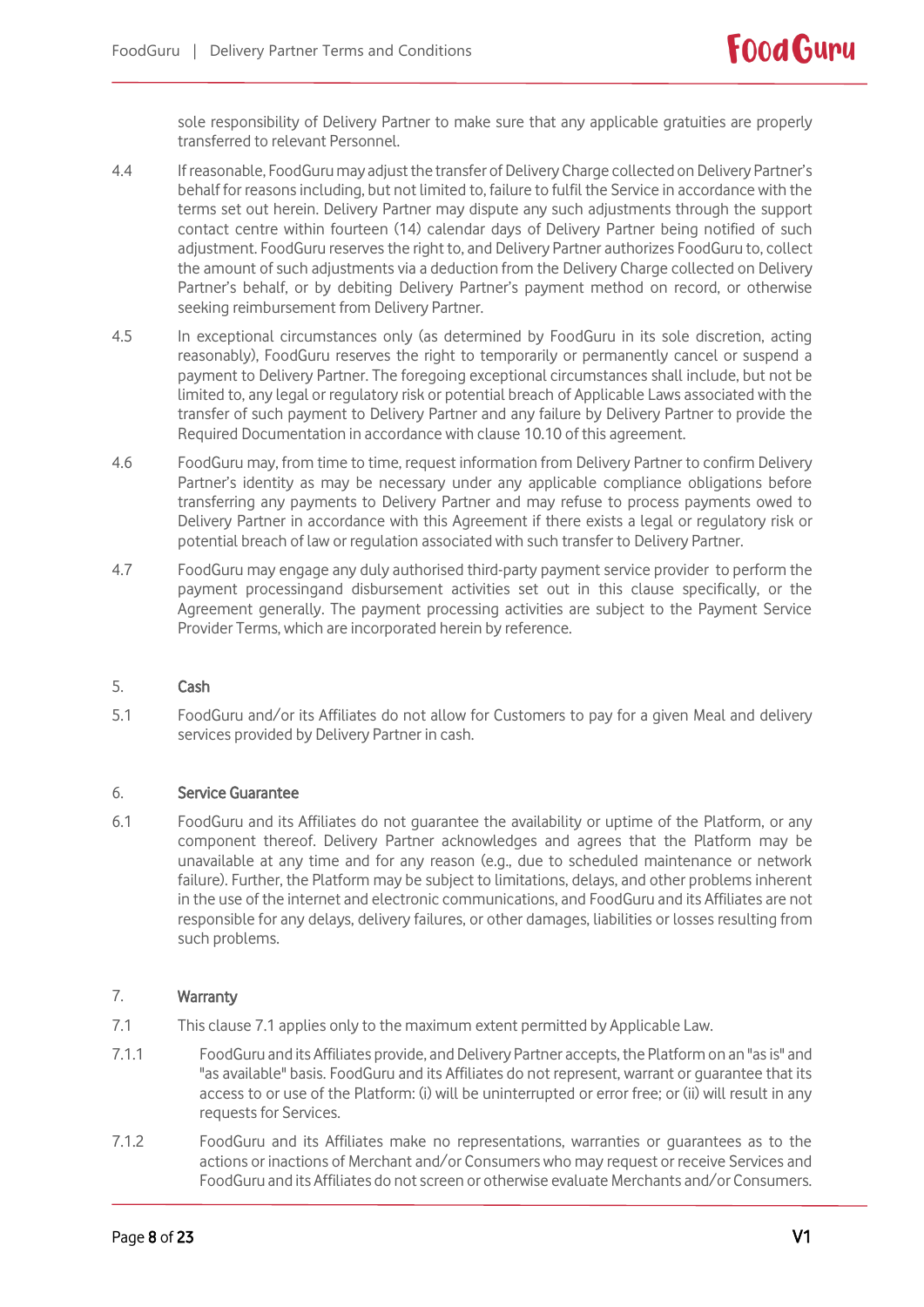By using the Platform, Delivery Partner acknowledges and agrees that Delivery Partner may be introduced to a third party that may pose harm or risk to Delivery Partner, or other third parties. Delivery Partner and their Personnel are advised to take reasonable precautions with respect to interactions with third parties encountered in connection with the use of the Platform and rendering of Services. FoodGuru does not represent, warrant or guarantee the safety of any person.

- 7.1.3 Notwithstanding FoodGuru's appointment as agent of Delivery Partner (whether directly or through the intermediary of a third party in terms of clause 4.7) for the purpose of accepting payment from Merchants on its behalf, FoodGuru and its Affiliates expressly disclaim all liability for any act or omission of Merchant, Delivery Partner, any Personnel, any Consumer or other third party.
- 7.2 The Delivery Partner represents, warrants and undertakes on the Effective Date and at all times during the Term that:
- 7.2.1 it meets all Criteria;
- 7.2.2 it will implement and maintain adequate procedures, policies, controls, systems and technology necessary to ensure that it executes its obligations and deliver a Service in accordance with the terms set out in this Agreement;
- 7.2.3 it will implement and maintain adequate procedures, policies, controls, systems and technology necessary to monitor and validate that its Personnel and vehicles continue to abide by and meet all requirements specified in the Applicable Law and Specifications;
- 7.2.4 it will implement and maintain adequate procedures, policies, controls, systems and technology necessary to prevent and avoid any unauthorised access to, alteration of, loss, interference with, interception, or destruction of the FoodGuru Platform and FoodGuru Data;
- 7.2.5 all Personnel are duly informed of the terms of use of the Platform and its, his or her obligations as set out in this Agreements;
- 7.2.6 it is duly constituted, organised and validly existing under the laws of South Africa;
- 7.2.7 it will not cause any of the Services Beneficiaries, FoodGuru or any of their Affiliates to infringe or misappropriate the rights, including the Intellectual Property Rights, of any person or entity;
- 7.2.8 it has all Approvals necessary for it to perform its obligations under this Agreement, including all undertakings, assignments, waivers, transfers, making over, cessions, licences and Approvals given, made, procured and/or granted hereunder; and
- 7.2.9 it has the legal right and full power and authority to execute and deliver, and to exercise its rights and perform its obligations under this Agreement and all the documents which are to be executed by it as envisaged by this Agreement.
- 7.3 Each of the warranties and undertakings set out in clause 7.2 above shall be read separately from and without prejudice to and without derogation from the others.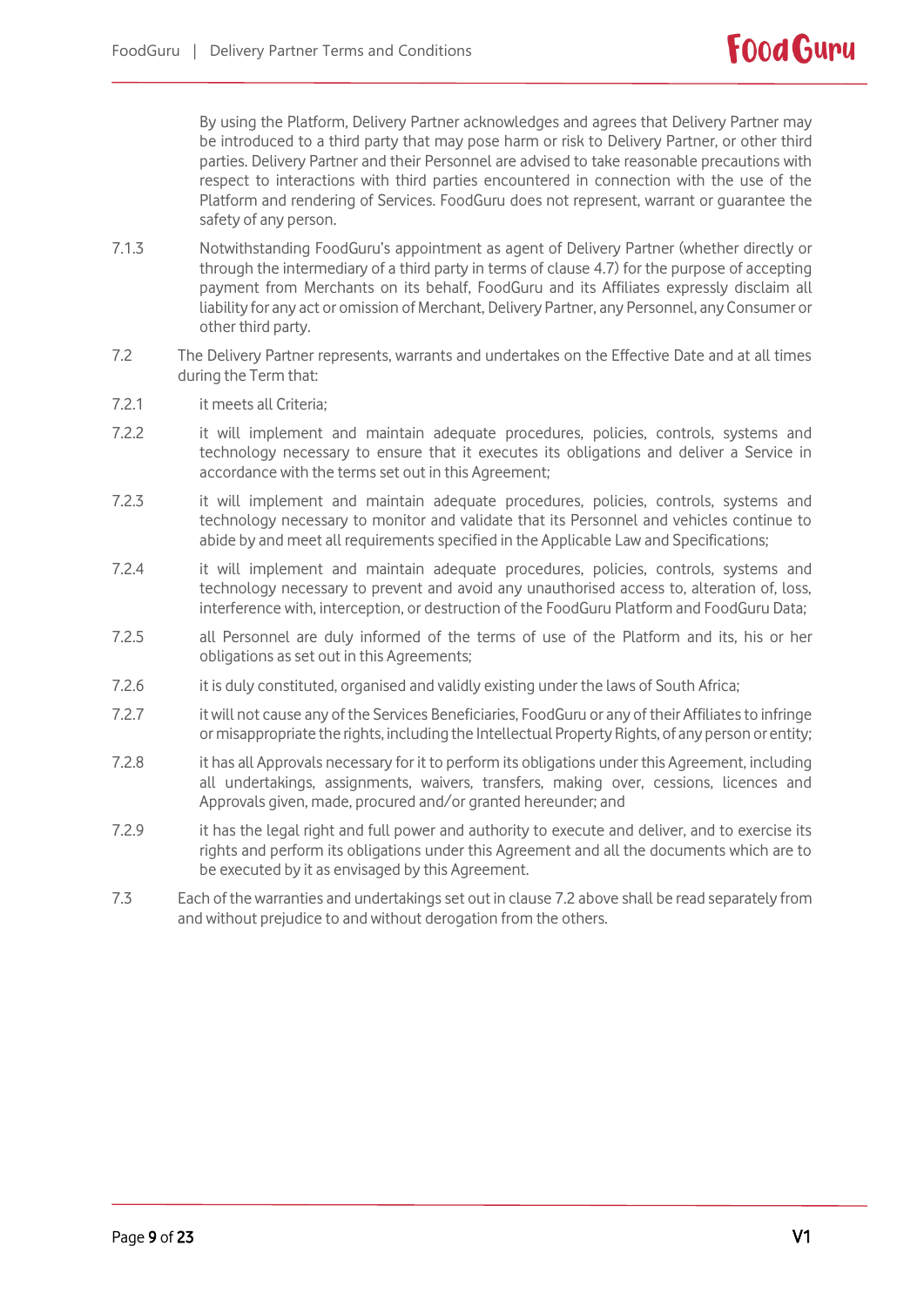### 8. Complaints

- 8.1 It is the responsibility of the Delivery Partner to address any concerns or complaints raised by a Customer.
- 8.2 In order to ensure a consistent Customer experience, FoodGuru may, in its sole discretion, elect to be the first point of contact for any Customer complaint, and FoodGuru, may respond to complaints by Customers about the Service, on behalf of the Delivery Partner.
- 8.3 Should a complaint escalate into a Customer Dispute, the Delivery Partner is responsible to resolve it with the counterparty. FoodGuru shall be entitled, but not obliged to become involved in an attempt to resolve any such Dispute.

# 9. Suspension of Platform Access

- 9.1 FoodGuru, at its sole discretion, reserves the right to temporarily or permanently suspend, in whole or in part, Delivery Partner's or any of its Personnel's access to the Platform if:
- 9.1.1 The Delivery Partner fails to provide Required Documentation in a timely manner, or in case the Required Document is not valid or has expired and new Documentation is not provided timeously or fails to timeously;
- 9.1.2 Any act or omission on the side of the Delivery Partner or its Personnel which give rise to a Brand Matter;
- 9.1.3 The Delivery Partner's account is in arrears;
- 9.1.4 The Delivery Partner is, or FoodGuru reasonably believes Delivery Partner is, in breach of the Applicable Law, this Agreement, any Specification or FoodGuru Policy.

### 10. The Services

- 10.1 Rendering of the Services
- 10.1.1 In addition to all other obligations which it may have under this Agreement, the Delivery Partner agrees and shall be obliged for the duration of the Term, to:
- 10.1.1.1 render the Services to the Services Beneficiaries during the normal business hours of the Merchants utilising the FoodGuru Driver App;
- 10.1.1.2 ensure that the Services comply with the Applicable Law, Specifications, FoodGuru Policies and Criteria;
- 10.1.1.3 ensure that all of its obligations are performed in accordance with Best Industry Practice and FoodGuru Policies including any service levels;
- 10.1.1.4 comply with all Applicable Laws which shall include, without limitation, all laws, rules and regulations governing anti-bribery and corruption, transportation, health and safety, or the time, temperature and transport controls required for food hygiene and safety;
- 10.1.1.5 perform all other services and activities and procure and provide all Approvals and all other resources, personnel, and facilities as may be necessary for the proper, diligent and timely fulfilment of its obligations under this Agreement.
- 10.2 The Delivery Partner acknowledges and agrees that neither FoodGuru nor any Delivery Partner takes title to any Meal. Delivery Partner remains responsible for the delivery of the Meal and shall maintain possession, control and care of the Meal from the time of collection at the Merchant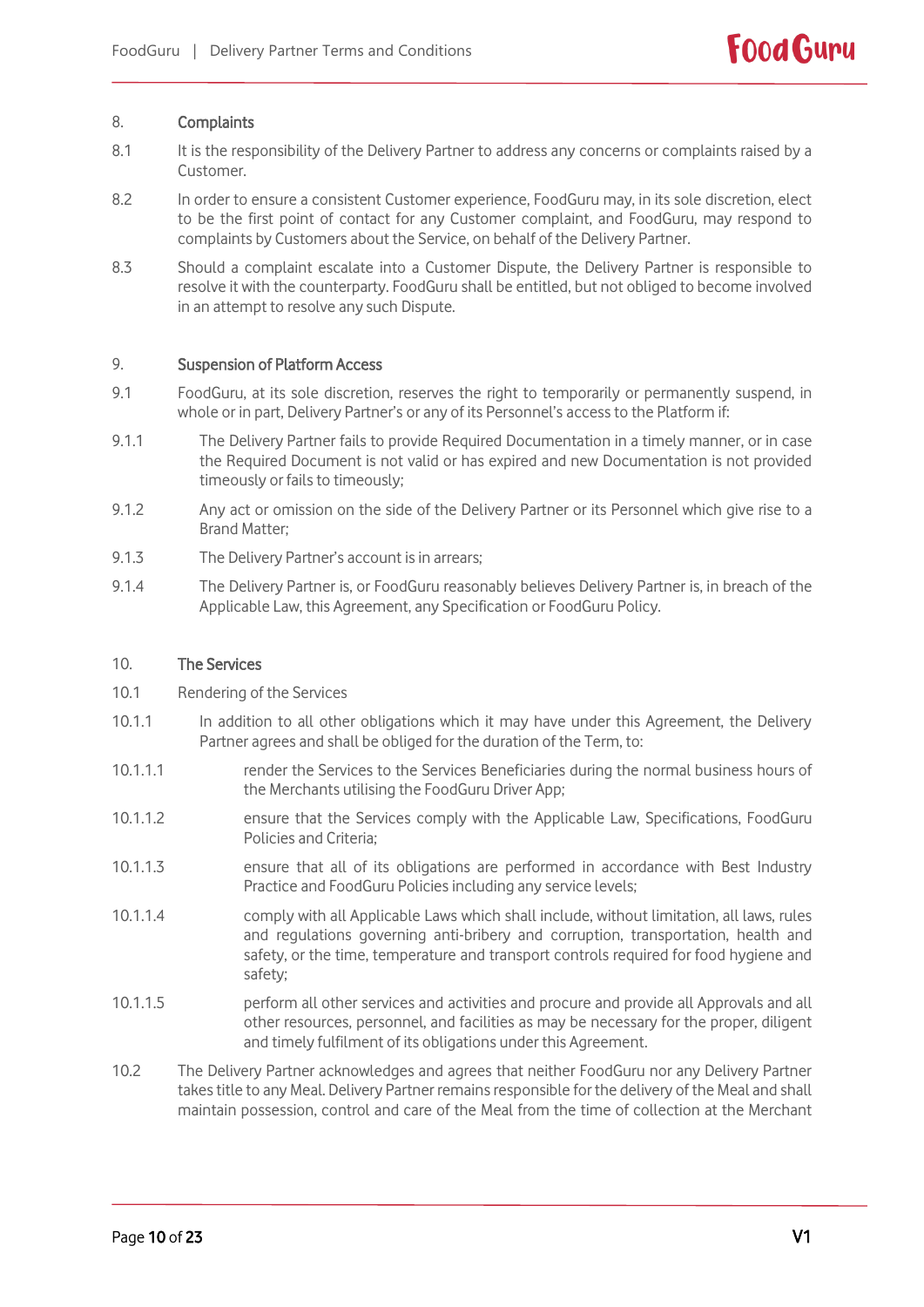until it is duly delivered to the Consumer in full compliance with Applicable Laws. The Merchant shall retain all risk in the Meal whilst under its possession control and care.

- 10.3 The Delivery Partner is responsible for all costs, including handling fees, related to reimbursement to Merchants in the event such Merchant request a refund for substandard or otherwise unsatisfactory Service. FoodGuru may deduct refunds from the Delivery Charge due to the Delivery Partner under this Agreement in accordance with FoodGuru's refund policy made available to the Delivery Partner, as updated from time to time.
- 10.4 The Delivery Partner will notify FoodGuru telephonically and in writing (by way of email and registered post) immediately upon the occurrence of any of the following events:
- 10.4.1 if it becomes aware that it is financially distressed;
- 10.4.2 if it contemplates, discusses or agrees to any business rescue or proposes to do any of these things; or
- 10.4.3 if it becomes aware of any person proposing to take, or taking, any step to apply to court or actually applies to court for the business rescue of the Delivery Partner; or
- 10.4.4 if it becomes aware of any incident which could give rise to potential Losses which, if proven, may cause financial distress.
- 10.5 In providing the Services, the Delivery Partner recognises and agrees that time is of the essence and, without derogating from or limiting its further obligations under this Agreement, the Delivery Partner shall perform its obligations under this Agreement in such manner as to ensure compliance with any time frames set out in a FoodGuru Policy.
- 10.6 Scope of the Services
- 10.6.1 The Services include:
- <span id="page-10-0"></span>10.6.1.1 the delivery services and the driver services including the procurement, operation and maintenance of vehicles; supply and oversight of duly qualified and experienced drivers; maintenance of a contact centre to handle feedback and complaints; and capability to investigate and resolve any incidences;
- <span id="page-10-1"></span>10.6.1.2 such services which are incidental to but not specifically described in the Services, and upon which the proper performance of the Services is dependent; and
- 10.6.1.3 the services described in clauses [10.6.1.1](#page-10-0) and [10.6.1.2,](#page-10-1) as they evolve and are supplemented over time, having regard to advances of technology and as required for the Services to remain competitive and relevant.
- 10.7 The Delivery Partner Personnel
- 10.7.1 The Delivery Partner shall use an adequate number of qualified, skilled and trained personnel who is equipped with good quality vehicles and a smart phone with the Diver App installed, to perform the Services. The Delivery Partner shall also use its best endeavours to:
- 10.7.1.1 ensure that all Personnel required for rendering of Services remain available and continuously and directly involved in the provision of the Services for the duration of this Agreement;
- 10.7.1.2 ensure that every planned leave of absence of the Delivery Partner's Personnel will be scheduled in such a way so as not to cause delays or disruptions to the Services; and
- 10.7.1.3 minimise the turnover of the Delivery Partner's Personnel.
- 10.7.2 The Delivery Partner will comply, and will procure that its Personnel comply, with the provisions of this Agreement, the FoodGuru Policies and such other practices, policies and procedures as may be reasonably required or prescribed by the Services Beneficiaries from time to time. The Delivery Partner acknowledges and agrees that it remains in all instances liable for any breaches thereof by its Personnel.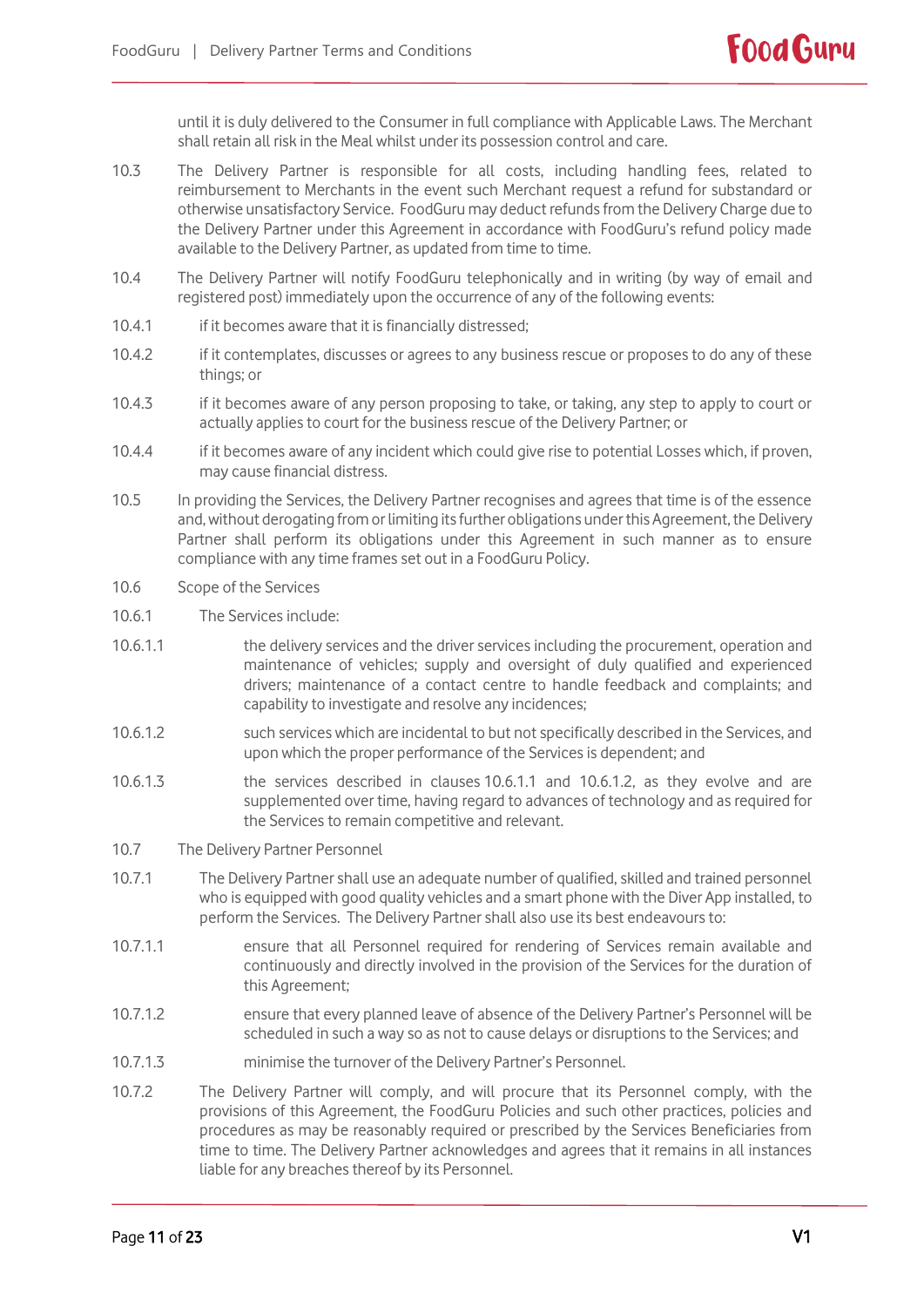- 10.7.3 The Delivery Partner shall provide FoodGuru with all information as may be reasonably requested regarding any Delivery Partner Personnel involved in the provision of the Services and shall cooperate in the investigation of any incidences.
- 10.7.4 The Delivery Partner acknowledges that it is an employer in its own right and shall be exclusively responsible for satisfying any claims for wages, salaries, leave pay, bonuses and other employee benefits, of all of Delivery Partner Personnel, and any other claims of Delivery Partner Personnel.
- 10.8 The Delivery Partner shall be liable for any criminal activity, delict, misconduct, failure to comply with any law, act, omission and/or wrongdoing on the part of a Personnel and the Supplier hereby indemnifies FoodGuru and its Affiliates and holds FoodGuru and its Affiliates harmless against any costs, liabilities, expenses or damages of whatever nature suffered or incurred by FoodGuru, and caused by the Delivery Partner and/or its Personnel.
- 10.9 Use of subcontractors by the Delivery Partner

The Delivery Partner may employ subcontractors for the purposes of rendering the Services, subject to the following terms and conditions:

- 10.9.1 the subcontractors shall be suitably qualified and competent to render the Services;
- 10.9.2 The Delivery Partner shall enter into agreements with its subcontractors on terms substantively the same terms of this Agreement and as may be necessary for the Delivery Partner to fulfil its obligations under this Agreement;
- 10.9.3 The Delivery Partner shall remain responsible for the obligations, services and functions performed by subcontractors to the same extent as if such obligations, services and functions were performed by Delivery Partner Personnel and, for purposes of this Agreement, such work performed by subcontractors shall be deemed to be work performed by the Delivery Partner.

### 10.10 Documentation.

- 10.10.1 The Delivery Partner will provide all documentation required by FoodGuru (including but not limited to business license, identification, tax identification, information regarding VAT status and banking documentation) ("Required Documentation"). Delivery Partner is solely responsible for providing FoodGuru with, and maintaining, accurate bank account information.
- 10.10.2 The Delivery Partner will ensure that it timeously notifies FoodGuru of any changes in the information or Documentation.
- 10.10.3 FoodGuru will not be held responsible for incorrect banking details being provided by the Delivery Partner which may lead to monies due to the Delivery Partner being transferred to the incorrect party. It is the Delivery Partner's responsibility to ensure the accuracy of the provided banking details.

#### 10.11 Restrictions.

10.11.1 Delivery Partner will not, and will not allow its Personnel or any third party to:

**Food Guru**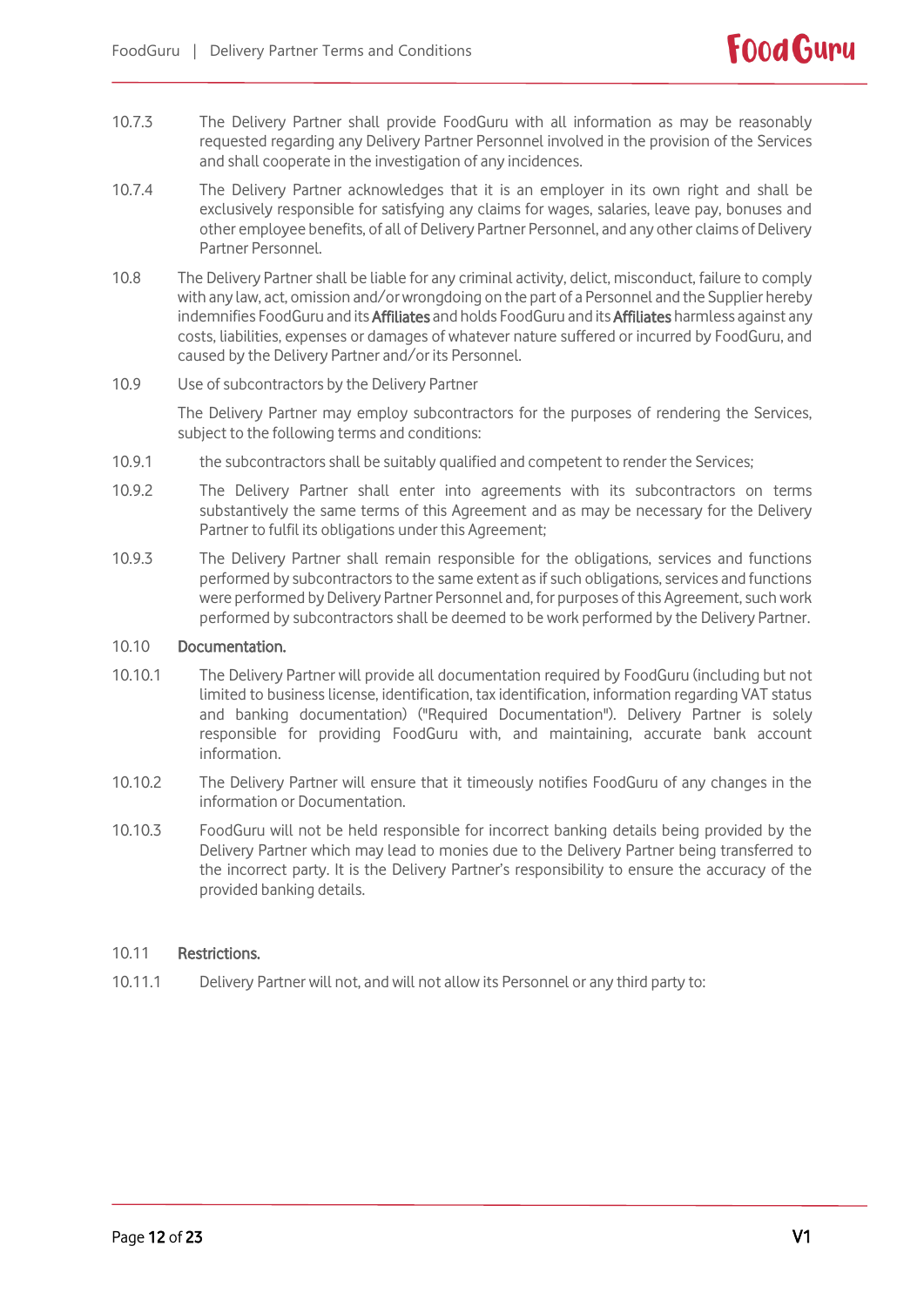- 10.11.1.1 use the Platform, or any other transactional, operational, performance or other data or information that is related to the Service or the delivery of Meals to Customers through the Platform to compete with FoodGuru, its Affiliates or the FoodGuru Services.
- 10.11.1.2 reverse engineer or attempt to discover any source code or underlying ideas or algorithms used to provide the Platform (except to the extent that Applicable Law prohibits reverse engineering restrictions); or
- 10.11.1.3 provide, lease, lend, disclose, or otherwise use or allow others to use, in each case, for the direct benefit of any third party, the FoodGuru Platform (except as otherwise authorized by FoodGuru).

# 10.12 Alcohol

- 10.12.1 To the extent permitted under Applicable Laws and provided that Merchant has a valid alcohol license, Merchant may use the FoodGuru App to sell alcohol to a Consumer, and the Delivery Partner shall deliver such orders subject to the additional terms set forth herein.
- 10.12.2 The Delivery Partner personnel who will deliver alcohol will only deliver alcohol to the Consumer who placed the Order and subject to verification that the Consumer is above the legal age with reference to the Consumer's valid original identity document, passport or driver's license.

# 10.13 Tax on Earning from Delivery Charges

10.13.1 The Delivery Partner is responsible for ensuring the accuracy of its own tax filings and for payment of all outstanding amounts on its own behalf to the South African Revenue Services.

# 11. Ratings.

11.1 Delivery Partner acknowledges and agrees that, after delivery of a Meal, a Merchant and/or Consumer may, on own initiative or in response to being prompted by the Platform, provide a rating of the Service and, at such Merchant or Consumer's option, to provide comments or feedback related to the Merchant or Consumer's experience with Delivery Partner. FoodGuru reserves the right to use, share, and display Feedback in any manner in connection with the business of FoodGuru without attribution to or approval of Delivery Partner. FoodGuru reserves the right to edit or remove comments in the event that such comments include obscenities or other objectionable content, include an individual's name or other Personal Data, violate any privacy laws and regulations or other Applicable Laws, or violate FoodGuru's content policies.

# 12. Reporting.

12.1 FoodGuru will provide Delivery Partner with information regarding the number of Service trips conducted by Delivery Partner. FoodGuru will also provide information to Delivery Partner regarding any refunds given to Merchants by FoodGuru on Delivery Partner's behalf, including the date of the transaction, the amount refunded, the reason for the refund and any other information FoodGuru is permitted to provide under applicable privacy laws and regulations.

#### 13. Fees

- 13.1 In consideration for the use of the Platform, FoodGuru may charge Delivery Partner a Fee as specifically set forth in the Pricing Page.
- 13.2 All Fees under this Agreement will be paid in South African Rand. FoodGuru will deduct any Fees from the payment FoodGuru collects from Merchants on Delivery Partner's behalf, as detailed below.

**Food Guru**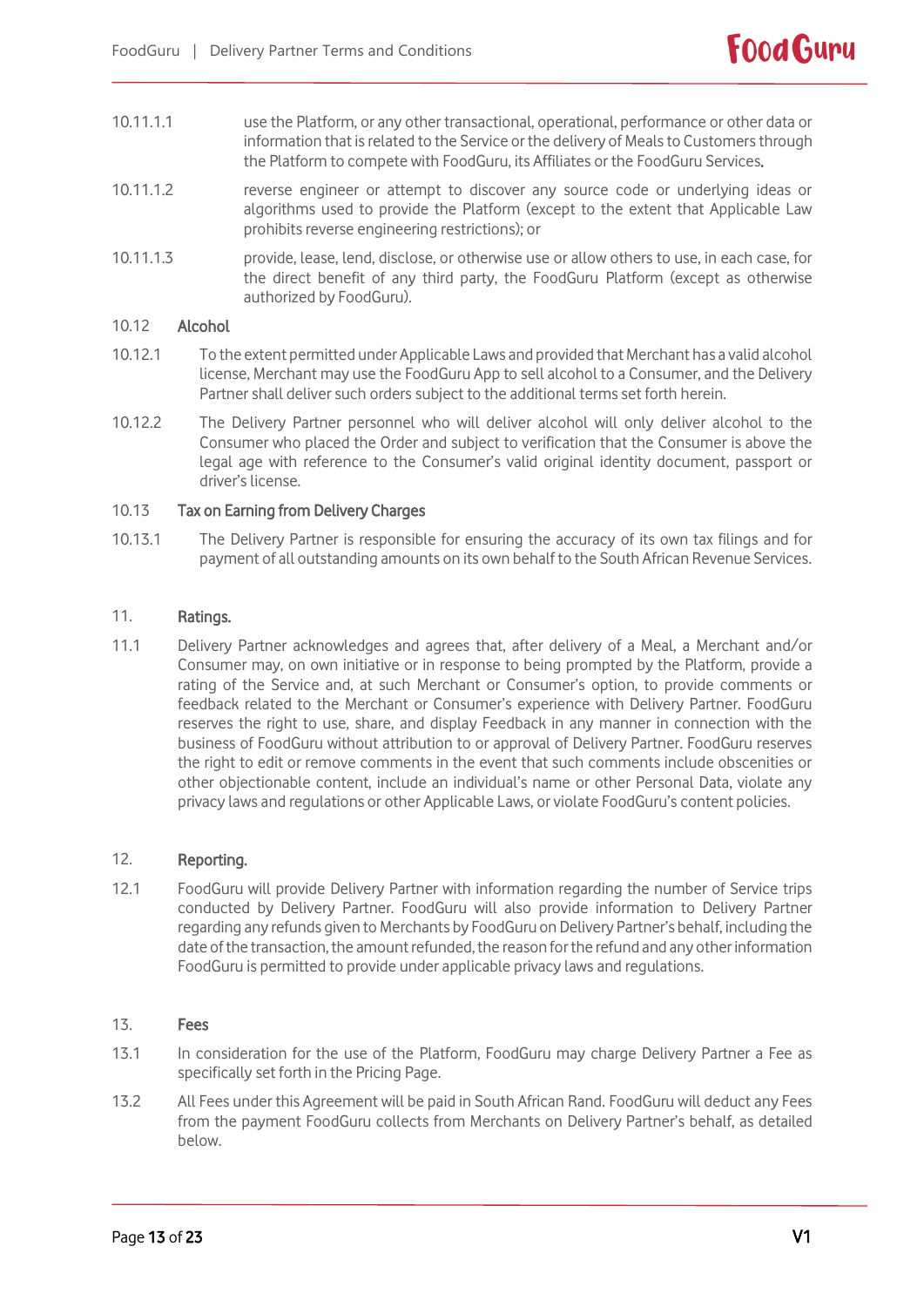### 14. Tax on Fees

- 14.1 All Fees payable pursuant to this Agreement shall be deemed to be exclusive of Value Added Tax (VAT).
- 14.2 If VAT is chargeable on any Fees, the Delivery Partner shall pay to FoodGuru an amount equal to the amount of the VAT in addition to and at the same time as payment of the Fees.

# 15. Delivery Charge

- 15.1 In line with the broader value proposition for the benefit of all parties, the Delivery Charges applicable to the Services offered by the Delivery Partner via the Platform are specified by FoodGuru set forth in the Pricing Page and will be amended or adjusted from time to time.
- 15.2 The Delivery Charge will exclude VAT.
- 15.3 Delivery Partner is solely responsible for the remittance of all applicable VAT, transaction taxes, and invoicing in connection with the delivery of its Services to Merchants.

#### 16. Delivery Radius Modification

16.1 FoodGuru, at its discretion, reserves the right to modify Delivery Partner's delivery radius for reasons including, without limitation, to prevent or otherwise limited unfulfilled orders.

# 17. Item Restrictions

17.1 The following restricted items may not be sold, marketed or transported under a transaction facilitated via the Platform: people or animals of any size, illegal items, fragile items, dangerous items (including but not limited to weapons, explosives, flammables, etc.), stolen goods, or any items that Delivery Partner does not have permission to transfer. FoodGuru reserves the right to prohibit or restrict transfer of additional items at its sole discretion.

#### 18. Trademarks.

18.1 Subject to this Agreement, each party hereby grants to the other party (and, in the case of FoodGuru, to its Affiliates) a limited, non-exclusive and non-transferable license during the Term to use such party's respective Marks, on a royalty free basis, in connection with the activities related to this Agreement. This license includes the right to reproduce, adapt and represent (in connection with all or part of the activities related to this Agreement) the Marks for the entire world, using all means and media, and without any restriction of any kind as regards exploitation methods, number of prints, dissemination or utilisation. All uses of a party's Marks (owned or licensed, as applicable) by the other party will be in the form and format specified or approved by the party that owns (or is a licensee of, as applicable) such Marks. Other than as specifically set forth in this Agreement, neither party will use the other party's Marks without the prior, express, written consent of the other party. Any use or display of Delivery Partner's Marks by FoodGuru in connection with making Items available through the Platform in the ordinary course of business will not require any such prior, express, written consent. All goodwill related to the use of a party's Marks by the other party will inure to the benefit of the party that owns (or is a licensee of, as applicable) such Marks. Except as expressly set forth herein, neither party will be deemed to grant the other party any license or rights under any intellectual property or other proprietary rights. All rights not granted are expressly reserved. Delivery Partner agrees that it will not, and will ensure that Delivery Partner Delivery Partners do not, try to register or otherwise use and/or claim ownership in any of the FoodGuru Marks, alone or in combination with other letters, punctuation,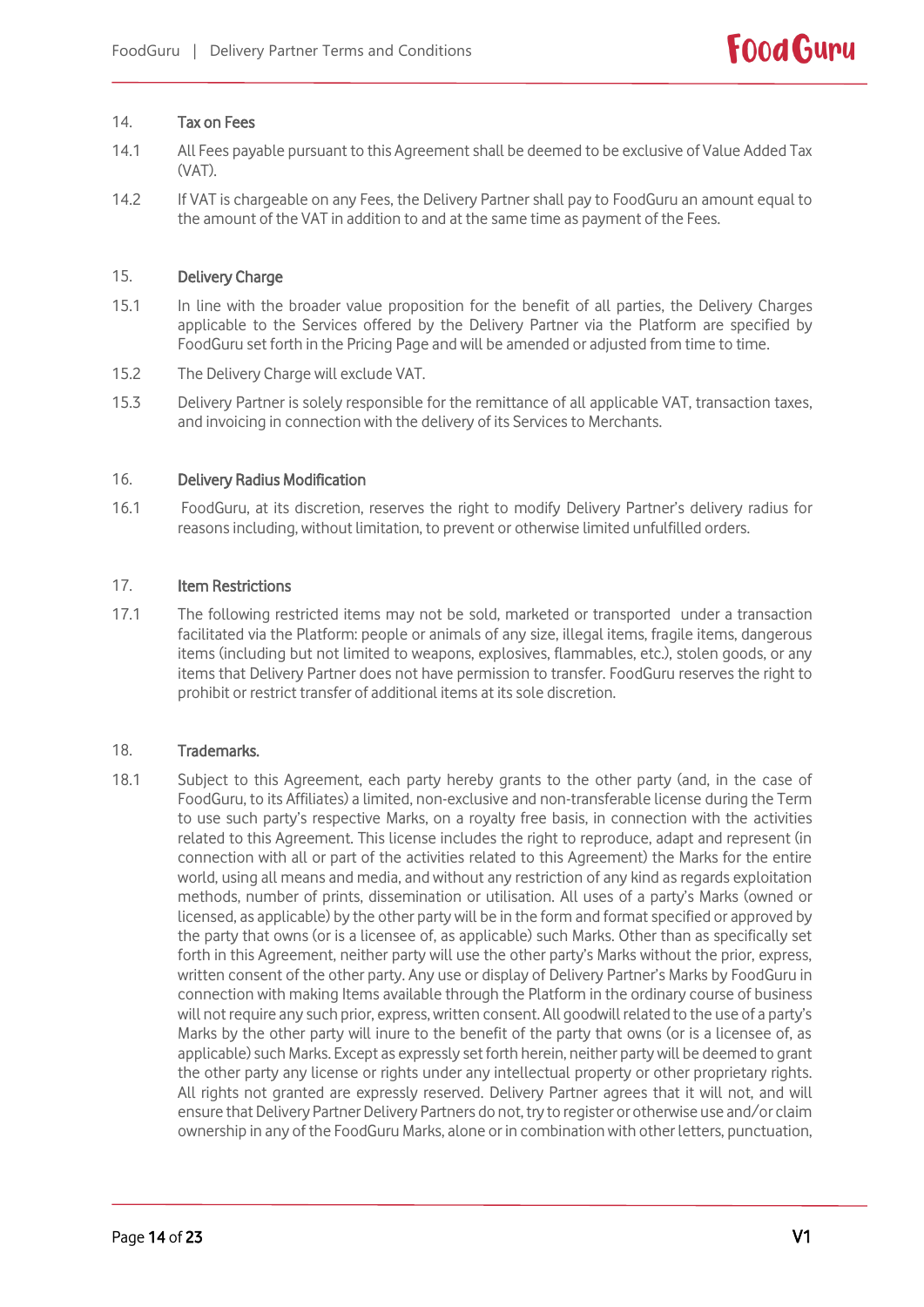words, symbols and/or designs, or in any confusingly similar mark, name or title, for any goods and services.

# 19. Confidential Information; Personal Data; Feedback.

- 19.1 Confidentiality.
- 19.1.1 Each Recipient agrees that it will not disclose the Discloser's Confidential Information to any third parties other than Representatives or use it in any way other than as necessary to perform this Agreement. Each Recipient will ensure that Confidential Information will only be made available to those of its Representatives who have a need to know such Confidential Information and who, prior to any disclosure of such Confidential Information, are bound by written obligations of confidentiality with respect to such Confidential Information that are no less stringent than those set forth in this Agreement. Recipient will cause its Representatives to comply with the terms of this Agreement and will be solely responsible for any breach of this Agreement by any of its Representatives. Each Recipient will not, and will not authorize others to, remove or deface any notice of copyright, trademark, logo, legend, or other notices of ownership from any originals or copies of the Discloser's Confidential Information. The foregoing prohibition on use and disclosure of Confidential Information will not apply to the extent:
- 19.1.1.1 the Discloser has authorized such use or disclosure (and Delivery Partner hereby authorizes FoodGuru to disclose the terms of this Agreement to Delivery Partner's Personnel in connection with executing their duties or contracts that reference this Agreement with such Personnel) and
- 19.1.1.2 a Recipient is required to disclose certain Confidential Information of the Discloser as a matter of law or by order of a court, provided that the Recipient gives the Discloser prior written notice of such obligation to disclose (to the extent legally permissible) and reasonably assist in obtaining a protective order prior to making such disclosure. Upon expiration or termination of this Agreement and as requested by Discloser, each Recipient will deliver to the Discloser (or destroy at the Discloser's election) any and all materials or documents containing the Discloser's Confidential Information, together with all copies thereof in whatever form. Neither party makes any representation or warranty that Confidential Information is complete or accurate; all Confidential Information is provided "as is".
- 19.2 Privacy
- 19.2.1 The Delivery Partner acknowledges and agrees that once it has accepted a request for a Service, the Platform may provide certain information about Delivery Partner and/or its Personnel to the Consumer and/or Merchant, including name and contact number.
- 19.2.2 The Delivery Partner agrees to use Personal Data provided to Delivery Partner by FoodGuru solely for the purpose of providing Items to Customers under this Agreement. Delivery Partner agrees to use Personal Data provided to Delivery Partner by FoodGuru solely by using the Platform provided by FoodGuru and shall not copy, store, retain, remove from the Platform or otherwise process the Personal Data.
- 19.3 Delivery Partner Data
- 19.3.1 The Delivery Partner acknowledges that FoodGuru may use aggregate, anonymized data related to Delivery Partner's transactions in connection with the FoodGuru Services ("Delivery Partner Data"). If Delivery Partner allows a third party to provide technology services to Delivery Partner in connection with Delivery Partner's obligations under this Agreement, then FoodGuru may share Delivery Partner Data with such third party to enable the provision of FoodGuru Services to Delivery Partner.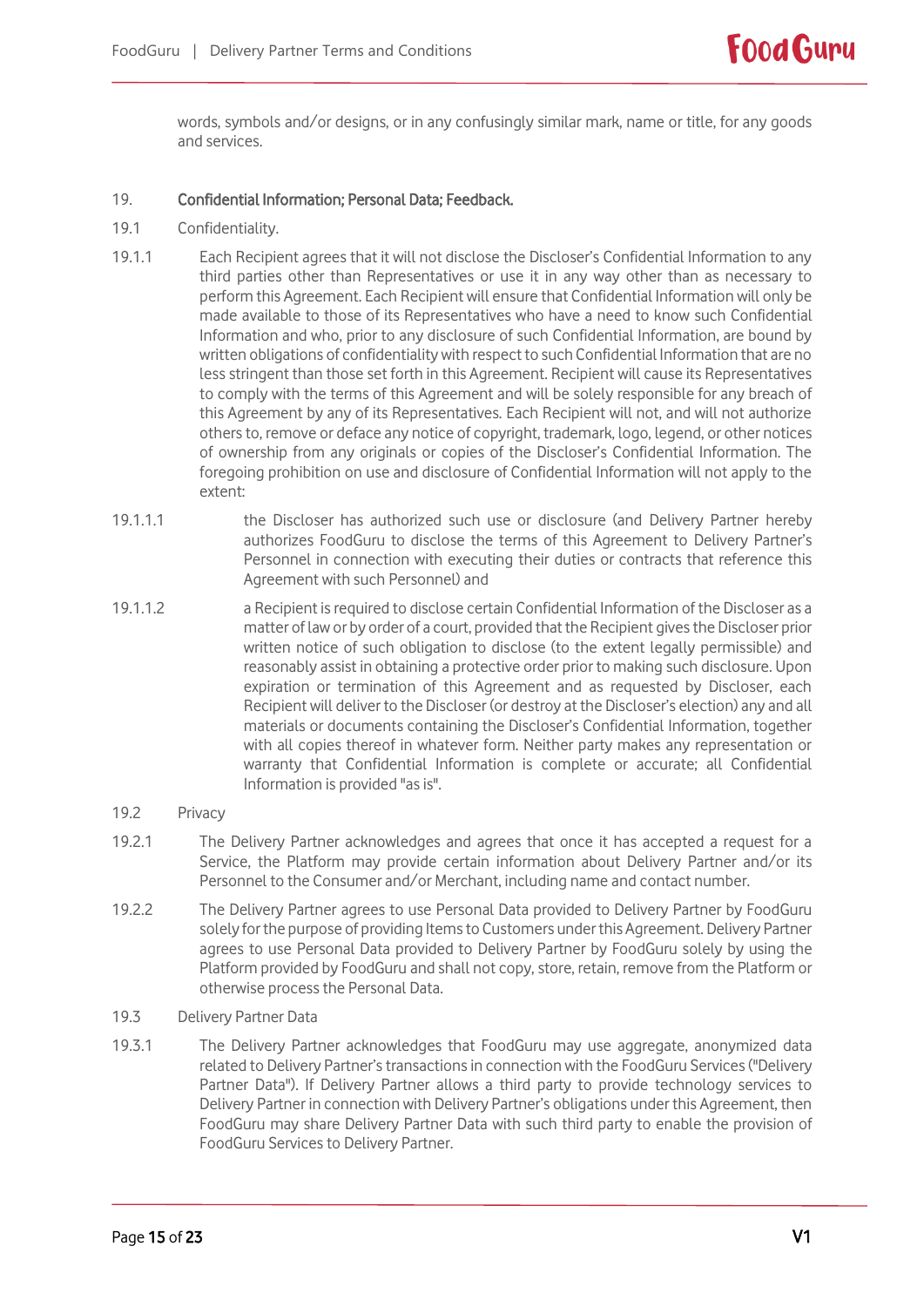#### 19.4 Third Party Disclosure

- 19.4.1 The Delivery Partner acknowledges that FoodGuru may share Delivery Partner contact information (including name, address, email, and phone number), but not limited to, with third parties necessary to Delivery Partner's onboarding on the Platform, and payment processors.
- 19.5 Passwords
- 19.5.1 The Delivery Partner is responsible for maintaining the integrity of information related to Delivery Partner and its Personnel's access and use of the Platform, including any password, login or key information. Delivery Partner represents and warrants that neither the Delivery Partner nor its Personnel will share such information with any third party.
- 19.6 Data Identification Restriction
- 19.6.1 Without limiting any other provision of this Agreement, including any provision in this clause, Delivery Partner will not merge any of the data collected or otherwise obtained in connection with this Agreement, including, without limitation, any Personal Data, with other data collected from any source or otherwise use any of the data collected or otherwise obtained in connection with this Agreement, including, without limitation, any Personal Data, for the purpose of re-identification, targeted marketing, analytics or any other similar purpose.
- 19.7 Feedback
- 19.7.1 The Delivery Partner may, but is not obligated to, provide or otherwise make available to FoodGuru certain Feedback However, to the extent that Delivery Partner provides or otherwise makes available Feedback to FoodGuru, Delivery Partner hereby grants to FoodGuru a perpetual, irrevocable, worldwide, royalty free, fully sublicensable right to use, reproduce, adapt, represent and otherwise exploit such Feedback, during the Term, using all means and media, and without any restriction of any kind with regard to exploitation methods, number of prints, dissemination or utilisation.

#### 20. Verification and audit rights

- 20.1 FoodGuru, its auditors and professional advisors shall, during business hours and with 24 hours' prior written notice, have access to the Delivery Partner's premises, and on request to such documentation as they may reasonably request for purposes of performing inspections and audits relating to the Services, including without limitation those required to:
- 20.1.1 investigate any incident which may give rise to a Brand Matter;
- 20.1.2 verify the security and integrity of data;
- 20.1.3 assess the Delivery Partner's performance of the Services, including the Delivery Partner's practice, procedures, systems and applications;
- 20.1.4 verify the Delivery Partner 's compliance in relation to POPI matters under this Agreement;
- 20.1.5 establish whether the Delivery Partner complies with the FoodGuru Policies; and
- 20.1.6 verify the Delivery Partner's compliance with Applicable Laws.
- 20.2 FoodGuru shall use reasonable commercial endeavours to conduct such audits and inspections in a manner which shall not disrupt the provision of the Services.
- 20.3 The Delivery Partner shall, and shall procure that its subcontractors shall:
- 20.3.1 cooperate with, and provide reasonable assistance in respect of such audit procedures;
- 20.3.2 respond without delay to any matters raised pursuant to any audit or inspection;
- 20.3.3 retain records in accordance with the procedures and standards required by FoodGuru from time to time.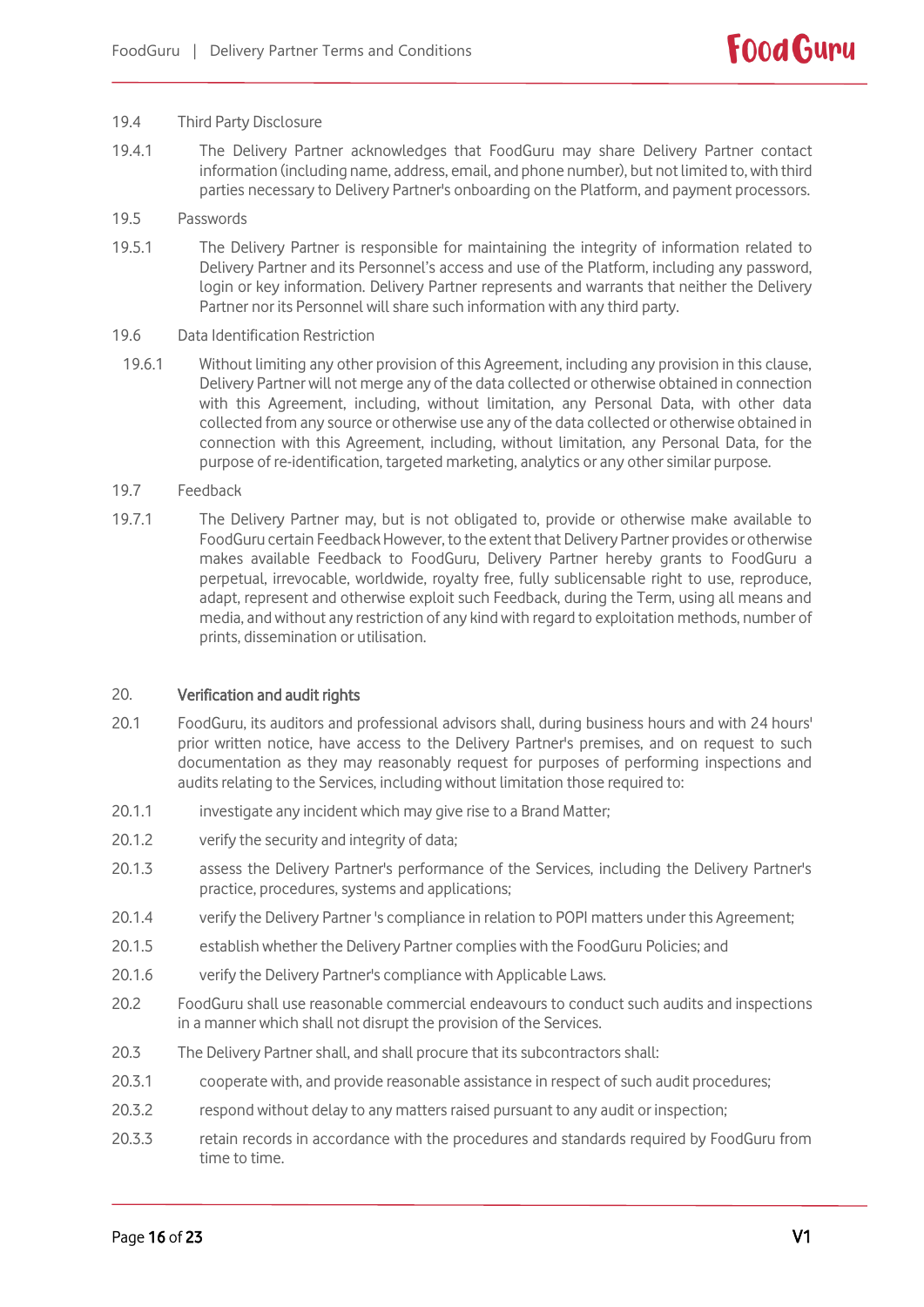- 20.4 In conducting any audit or inspection, FoodGuru shall comply with any confidentiality undertakings reasonably requested by the Delivery Partner.
- 20.5 Following an audit or inspection:
- 20.5.1 the Parties shall meet to discuss the results thereof:
- 20.5.2 the Delivery Partner shall provide such further information as may be required by the Parties in relation to the subject matter of the audit or inspection; and
- 20.5.3 the Parties shall in good faith discuss the manner in which to address any adverse findings or reports resulting from such audit or inspection, and the Delivery Partner shall take all steps necessary without delay to implement any procedures so agreed between them.

# 21. Indemnification

- 21.1 Each party (the "Indemnifying Party") will indemnify, defend and hold harmless the other party, its affiliates and their respective directors, officers, employees and agents (the "Indemnified Party") from and against any and all Losses with respect to any third party claim arising out of or related to:
- 21.1.1 the negligence or wilful misconduct of the Indemnifying Party or its employees or agents (including Personnel in Delivery Partner's case) in their performance of this Agreement;
- 21.1.2 any claims that, if true, would be a breach of any of the Indemnifying Party's (including Personnel in Delivery Partner's case) representations, warranties or covenants in this Agreement; and
- 21.1.3 any claims that the Indemnifying Party's Marks infringe a third party's intellectual property rights, as long as such Marks have been used in the manner approved by the Indemnifying Party.
- 21.2 The Delivery Partner will indemnify, defend and hold harmless the FoodGuru Indemnified Parties from and against any and all Losses with respect to any third-party claim arising out of or related to:
- 21.2.1 The Delivery Partner's violation or alleged violation of Applicable Law including any applicable retail food or other health and safety code, rule or regulation,
- 21.2.2 The Delivery Partner's failure to determine the applicable VAT and other fees charged;
- 21.2.3 The Delivery Partner's failure to apply correct VAT rates, including those rates adjusted by FoodGuru on Delivery Partner's behalf;
- 21.2.4 VAT, other fees, penalties, interest and other costs related to Delivery Partner's obligations;
- 21.2.5 Delivery Partner copying, storing, retaining, removing from the Platform or otherwise processing the Personal Data, except as expressly permitted under this Agreement.
- 21.3 Each Indemnified Party will provide prompt notice to the Indemnifying Party of any potential claim subject to indemnification hereunder. The Indemnifying Party will assume the defence of the claim through counsel designated by it and reasonably acceptable to the Indemnified Party. The Indemnifying Party will not settle or compromise any claim, or consent to the entry of any judgment, without written consent of the Indemnified Party, which will not be unreasonably withheld. The Indemnified Party will reasonably cooperate with the Indemnifying Party in the defence of a claim, at Indemnifying Party's expense.

#### 22. Limitation of Liability

22.1 In no event will FoodGuru, its Affiliates or their licensors, service providers, employees, agents, officers or directors be liable for damages of any kind, arising out of or in connection with the use,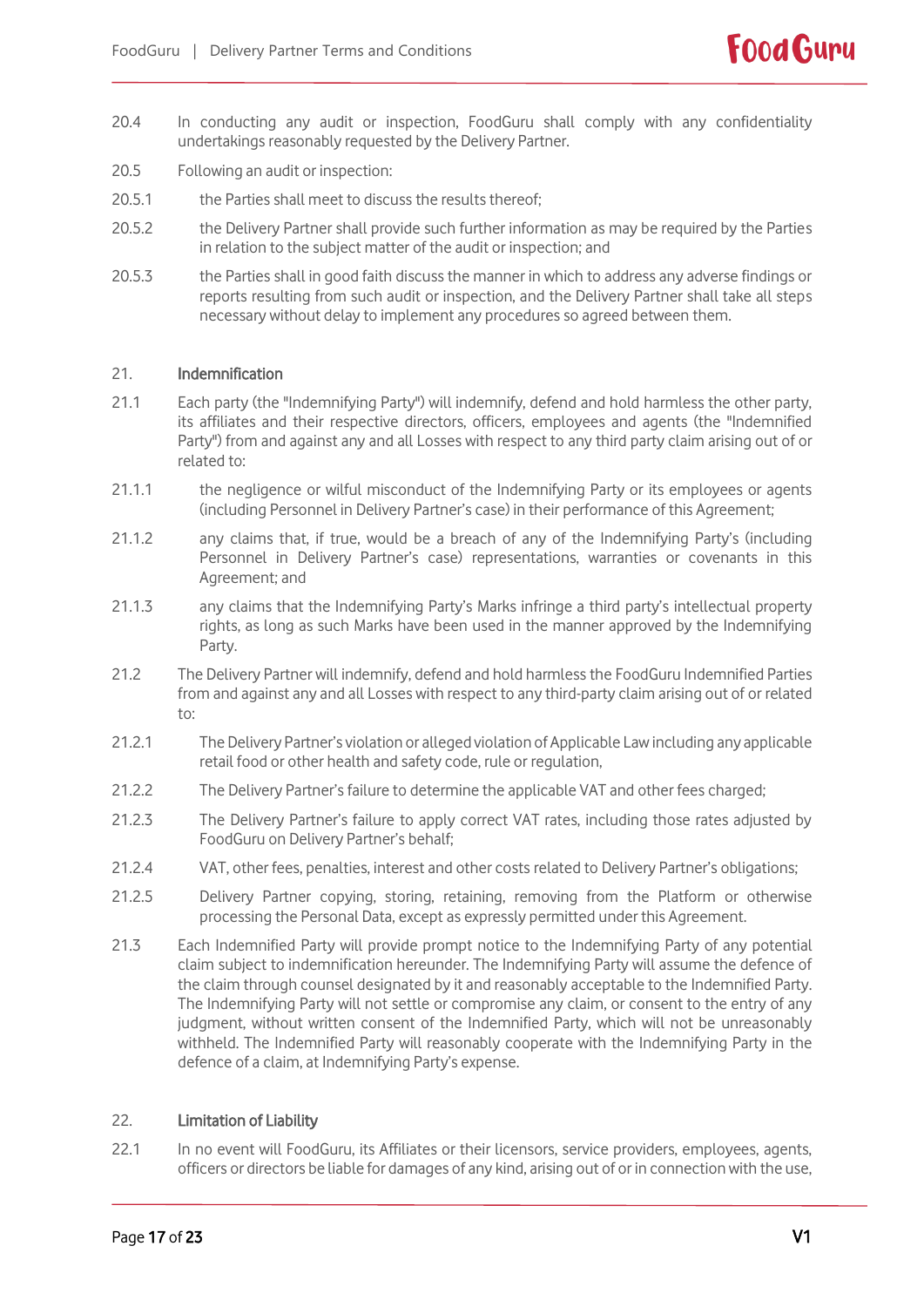or inability to use, the Platform, any websites linked to it, any content on the Platform or such other websites or any services or items obtained through the Platform or such other websites, including any direct, indirect, special, incidental, consequential or punitive damages, including but not limited to, personal injury, pain and suffering, emotional distress, loss of revenue, loss of profits, loss of business or anticipated savings, loss of use, loss of goodwill, loss of data, and whether caused by delict (including negligence), breach of contract or otherwise, even if foreseeable.

22.2 This clause applies only to the maximum extent permitted by Applicable Law.

#### 23. Insurance

Without limiting the Delivery Partner's obligations or liability under this Agreement, for the duration of the Term and for a period of three (3) years after the date of termination, The Delivery Partner must have in place, and maintain, adequate insurance with a reputable insurance company (including public and professional indemnity insurance) in accordance with Best Industry Practice. Such insurance must include and extend to any liability, indemnification obligations and claims which may arise pursuant to this Agreement.

#### 24. Dispute resolution

24.1 Separate, divisible agreement

This clause 24 is a separate, divisible agreement from the rest of this Agreement and shall:

- 24.1.1 not be or become void, voidable or unenforceable by reason only of any alleged misrepresentation, mistake, duress, undue influence, impossibility (initial or supervening), Illegality, Immorality, absence of consensus, lack of authority or other cause relating in substance to the rest of the Agreement and not to this clause 24. The Parties intend that any such issue shall at all times be and remain subject to arbitration in terms of this clause 24;
- 24.1.2 remain in effect even if the Agreement terminates or is cancelled.
- 24.2 Disputes subject to mediation and arbitration

Save as may be expressly provided for elsewhere in this Agreement for the resolution of particular disputes, any other dispute arising out of or in connection with this Agreement or the subject matter of this Agreement, including without limitation, any dispute concerning:

- 24.2.1 the existence of the Agreement apart from this clause 24;
- 24.2.2 the interpretation and effect of the Agreement;
- 24.2.3 the Parties' respective rights or obligations under the Agreement;
- 24.2.4 the rectification of the Agreement;
- 24.2.5 the breach, termination or cancellation of the Agreement or any matter arising out of the breach, termination or cancellation;
- 24.2.6 damages arising in delict, compensation for unjust enrichment or any other claim, whether or not the rest of the Agreement apart from this clause 24 is valid and enforceable,

shall be referred to mediation as set out in clause 24.

24.3 Mediation

If the Parties are unable to agree on a mediator or to resolve any dispute by way of mediation within fourteen (14) days of any Party in writing requesting that the dispute be resolved by mediation, then the dispute shall be submitted to and decided by arbitration as set out in this clause 24.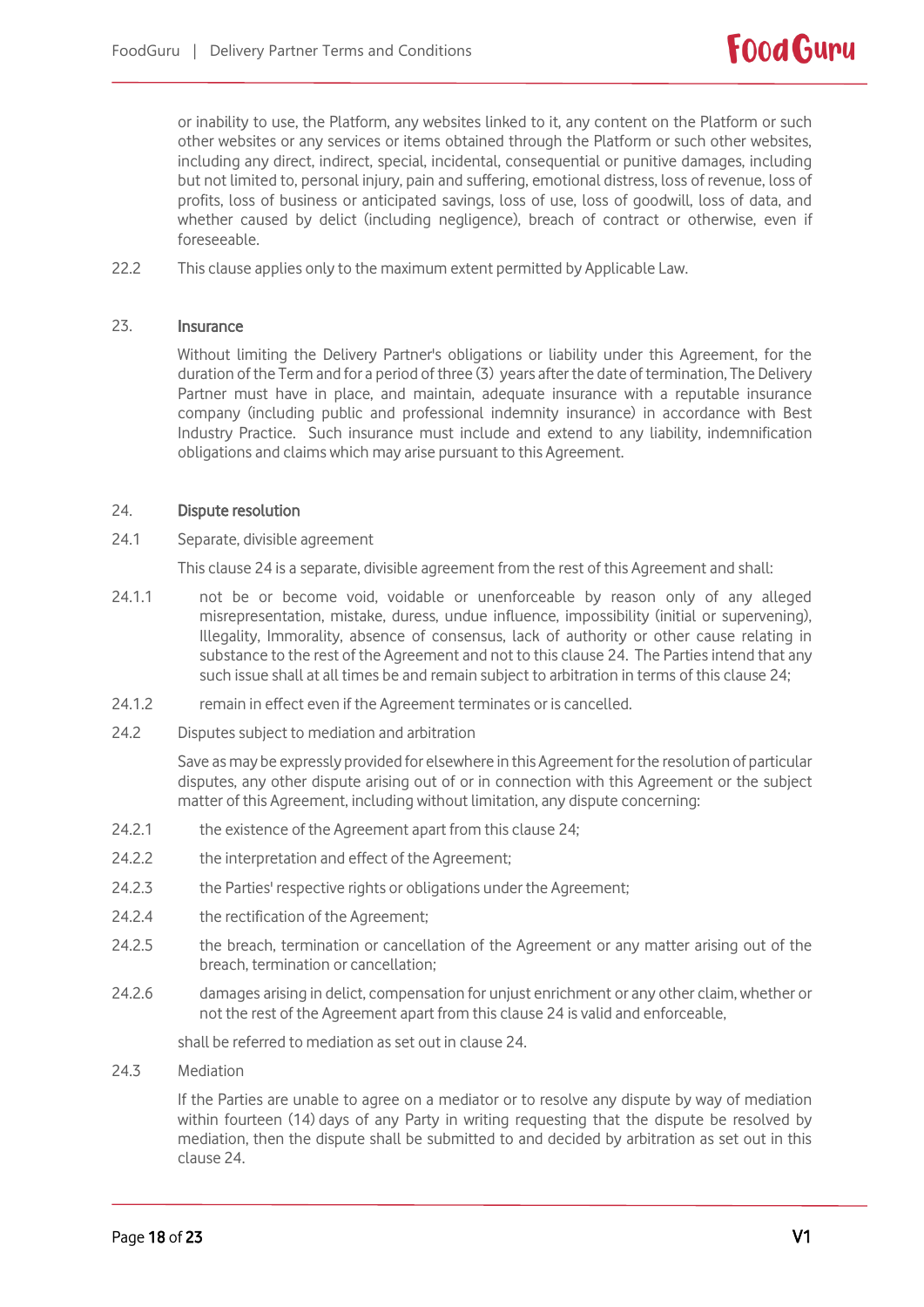#### 24.4 Appointment of arbitrator

- 24.4.1 The Parties shall agree on the arbitrator who shall be an attorney or advocate on the panel of arbitrators of the Arbitration Foundation of Southern Africa ("AFSA"). If agreement is not reached within ten (10) Business Days after any Party calls in writing for such agreement, the arbitrator shall be an attorney or advocate nominated by the Registrar of AFSA for the time being.
- 24.4.2 The request to nominate an arbitrator shall be in writing outlining the claim and any counterclaim of which the Party concerned is aware and, if desired, suggesting suitable nominees for appointment as arbitrator, and a copy shall be furnished to the other Parties who may, within seven (7) days, submit written comments on the request to the addressee of the request with a copy to the first Party.

### 24.5 Venue and period for completion of arbitration

The arbitration shall be held in Johannesburg and the Parties shall endeavour to ensure that it is completed within ninety (90) days after notice requiring the claim to be referred to arbitration is given.

24.6 Arbitration Act - rules

The arbitration shall be governed by the Arbitration Act, 1965, or any replacement Act and shall take place in accordance with the Commercial Arbitration Rules of AFSA.

24.7 Application to court for urgent Interim relief

Nothing contained in this clause 24 shall prohibit a Party from approaching any court of competent jurisdiction for urgent interim relief pending determination of the dispute by arbitration.

#### 25. Miscellaneous Matters

25.1 Entire agreement

This Agreement contains all the express provisions agreed on by the Parties with regard to the subject matter of the Agreement and the Parties waive the right to rely on any alleged provision not expressly contained in this Agreement.

25.2 No stipulation for the benefit of a third person

Save as is expressly provided for in this Agreement, no provision of this Agreement constitutes a stipulation for the benefit of a third person (i.e. a *stipulatio alteri*) which, if accepted by the person, would bind any Party in favour of that person.

25.3 No representations

A Party may not rely on any representation which allegedly induced that Party to enter into this Agreement, unless the representation is recorded in this Agreement.

- 25.4 Variation, cancellation and waiver
- 25.4.1 Subject to clause 2.2 no agreement varying, adding to, deleting from or cancelling this Agreement and no waiver of any right under this Agreement shall be effective unless reduced to writing and signed by or on behalf of the Parties.
- 25.5 Indulgences

The grant of any indulgence, extension of time or relaxation of any provision by a Party under this Agreement shall not constitute a waiver of any right by the grantor or prevent or adversely affect the exercise by the grantor of any existing or future right of the grantor.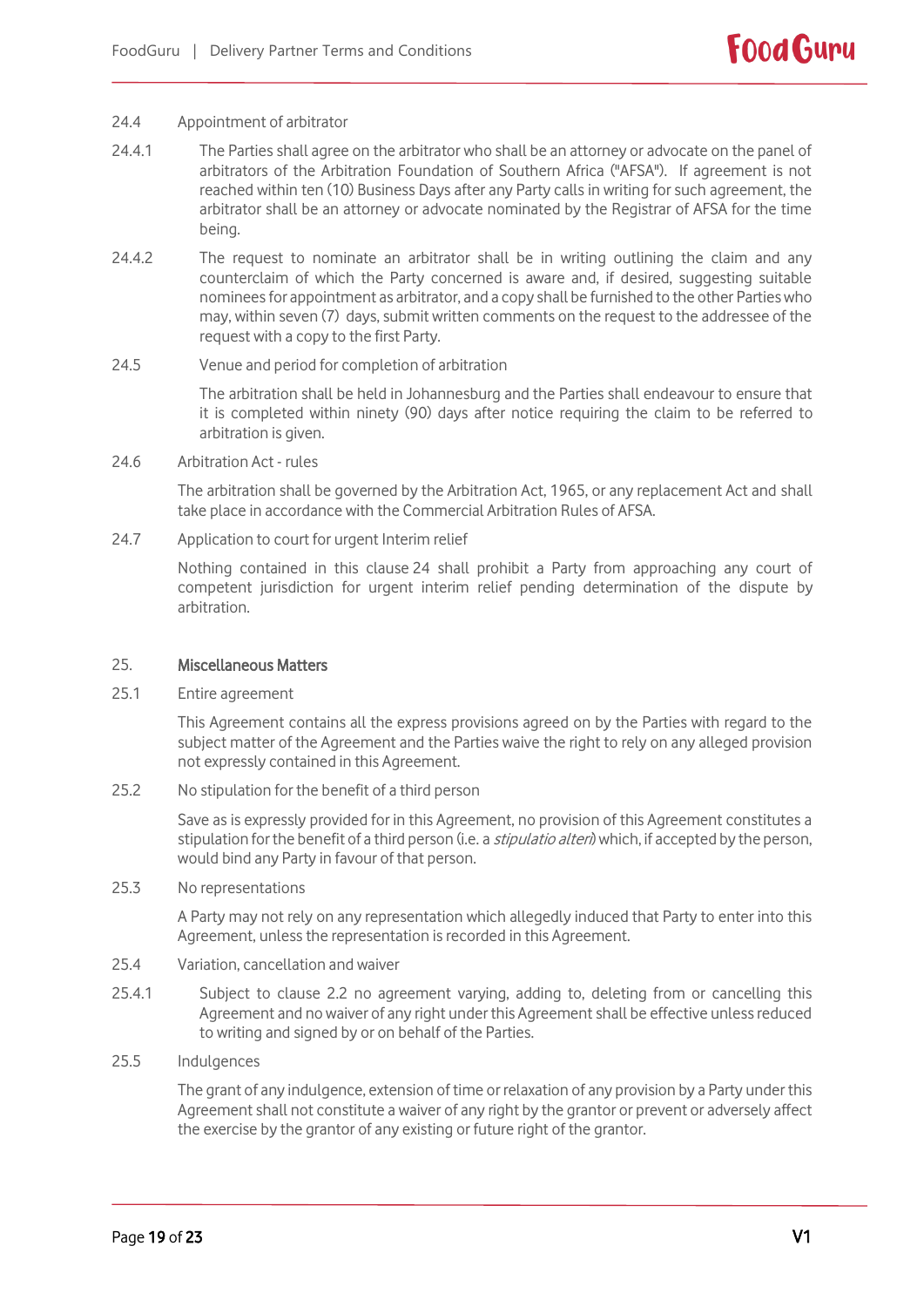#### 25.6 Waiver

- 25.6.1 Failure or neglect by a Party, at any time, to enforce any of the provisions of this Agreement shall not, in any manner, be construed as a waiver of any of that Party's rights in terms of this Agreement.
- 25.6.2 Such failure or neglect shall not, in any manner, affect the continued, unaltered validity of this Agreement, or prejudice the right of that Party to institute subsequent action.

#### 25.7 Cession and delegation

- 25.7.1 The Delivery Partner is not entitled to cede, delegate, assign, or in any other manner dispose of any of its rights or obligations in terms of this Agreement, without the prior written consent of FoodGuru.
- 25.7.2 FoodGuru shall be entitled, without the other Parties' prior written consent, to cede or assign any of its rights and obligations under this Agreement to any third party by written notice to the Parties.
- 25.8 Governing law

This Agreement is to be governed, interpreted and implemented in accordance with the laws of South Africa.

25.9 Jurisdiction of South African courts

The Parties consent to the non-exclusive jurisdiction of the High Court of South Africa, Gauteng Local Division, Johannesburg for any proceedings arising out of or in connection with this Agreement.

- 25.10 Conflict between the Agreement and Annexes
- 25.11 In the event of any irreconcilable conflict between the provisions of the main body of this Agreement and the provisions of the Annexes, the provisions of the Annexe shall prevail, and this Agreement shall be read and construed accordingly. In the event of any irreconcilable conflict between the provisions of the main body of this Agreement or the provisions of the Annexes, on the one hand, and a provision in any other terms that govern the use of the Platform or the delivery of the Service, on the other hand, the provisions of the latter shall prevail, and this Agreement shall be read and construed accordingly. Severability

All provisions of this Agreement are, notwithstanding the manner in which they have been grouped together or linked grammatically, severable from each other. Any provision of this Agreement which is or becomes unenforceable in any jurisdiction in which it applies or in which its enforcement is sought, whether due to voidness, invalidity, illegality, unlawfulness or for any other reason whatever, shall, only to the extent that it is so unenforceable, be treated as pro non scripto and the remaining provisions of this Agreement shall remain of full force and effect. The Parties declare that it is their intention that this Agreement would be executed without such unenforceable provision if they were aware of such unenforceability at the time of execution hereof.

25.12 Successors-in-title

Without prejudice to any other provision of this Agreement, any successor-in-title, including any Business Rescue practitioner, curator, executor, heir, liquidator or trustee of a Party will be bound by this Agreement.

25.13 Independent advice

Each of the Parties hereby respectively agrees and acknowledges that:

25.13.1 it has been free to secure independent legal advice as to the nature and effect of each provision of this Agreement and that it has either taken such independent legal advice or has dispensed with the necessity of doing so; and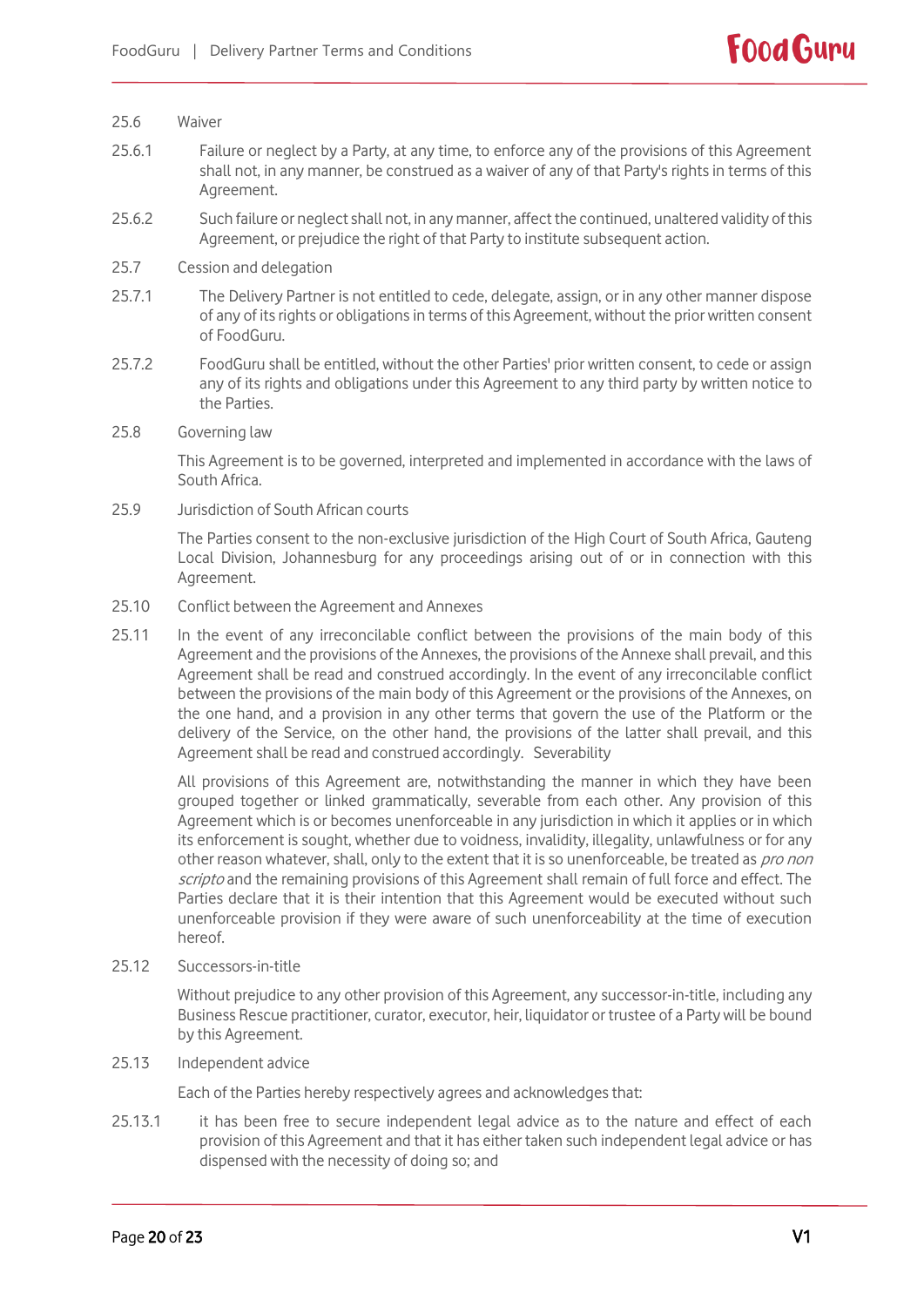25.13.2 each provision of this Agreement (and each provision of the Annexes) is fair and reasonable in all the circumstances and is part of the overall intention of the Parties in connection with this Agreement.

# 25.14 Good faith

The Parties shall at all times act in good faith towards each other and shall not bring the other Party into disrepute.

25.15 Co-operation

Each of the Parties undertakes at all times to do all such things, perform all such acts and take all such steps, and to procure the doing of all such things, within its power and control, as may be open to it and necessary for and incidental to the putting into effect or maintenance of the terms, conditions and import of this Agreement.

25.16 Relationship between the Parties.

The parties expressly agree that: (a) this Agreement is not an employment agreement, nor does it create an employment or worker relationship, between FoodGuru (and/or its Affiliates) and Delivery Partner or FoodGuru (and/or its Affiliates) and any Delivery Partners; and (b) except as specified in this Agreement, no joint venture, partnership, or agency relationship exists between FoodGuru (and/or FoodGuru's Affiliates) and Delivery Partner or FoodGuru (and/or FoodGuru's Affiliates) and any Delivery Partners. No party shall have the right to enter into contracts on behalf of, to legally bind, to incur debt on behalf of, or to otherwise incur any liability or obligation on behalf of, the other party hereto, in the absence of a separate writing, executed by an authorized representative of the other party. Each party shall be solely responsible for its employees and contractors used in connection with this Agreement. Except as otherwise expressly provided herein with respect to FoodGuru acting as the limited payment collection agent solely for the purpose of collecting payment from Customers on behalf of Delivery Partner, the relationship between the parties under this Agreement is solely that of independent contractors.

25.17 Payment Processing Errors

FoodGuru reserves the right, in its sole discretion, to seek reimbursement from Delivery Partner if FoodGuru discovers payment processing errors. FoodGuru may deduct from Delivery Partner's Delivery Charges, debit Delivery Partner's payment method on file, or seek reimbursement from Delivery Partner by any other lawful means to correct any errors. Delivery Partner authorizes FoodGuru to use any or all of the above methods to seek reimbursement.

- 25.18 Notice
- 25.18.1 Any legal notice other than a change of terms in accordance with clause 2.2, will be sent to the address specified on the Platform.
- 25.18.2 The notice shall be deemed to have been duly given:
- 25.18.2.1 Five (5) Business Days after posting, if posted by registered post (airmail, if available) to the Party's relevant address;
- 25.18.2.2 on delivery, if delivered to the Party's physical address in terms of clause 25.18.1 between 08h30 and 17h00 on a Business Day (or on the first Business Day after that if delivered outside such hours);
- 25.18.2.3 on despatch, if sent to the Party's then fax number or e-mail address between 08h30 and 17h00 on a Business Day (or on the first Business Day after that if despatched outside such hours);

unlessthe addressor is aware, at the time the notice would otherwise be deemed to have been given, that the notice is unlikely to have been received by the addressee through no act or omission of the addressee.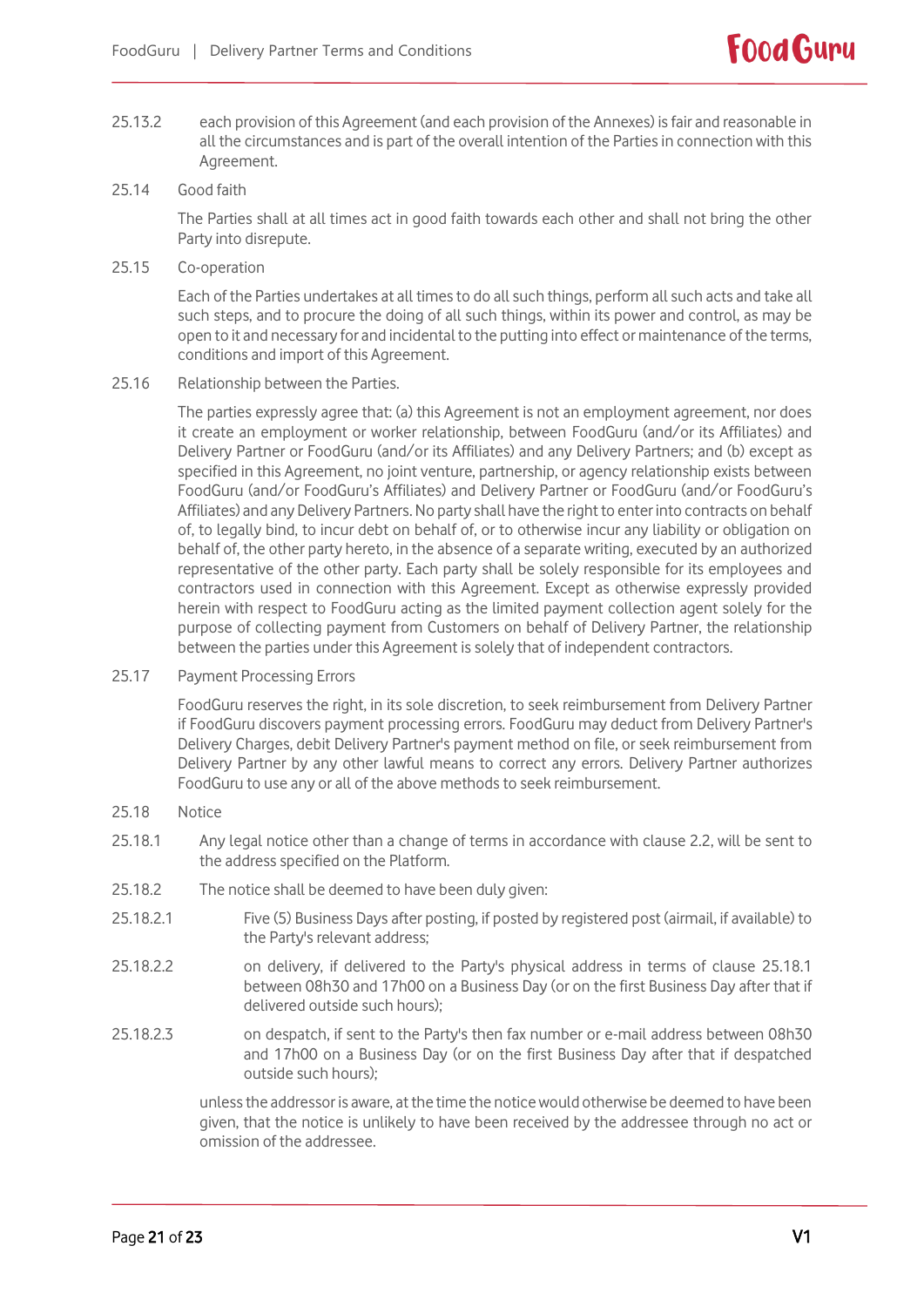- 25.18.3 A Party may change that Party's address or fax number or e-mail address for this purpose by updating on the Platform.
- 25.18.4 Notwithstanding anything to the contrary herein contained, a written notice or communication actually received by a Party shall be an adequate written notice or communication to that Party notwithstanding that it was not sent to or delivered at that Party's chosen address.